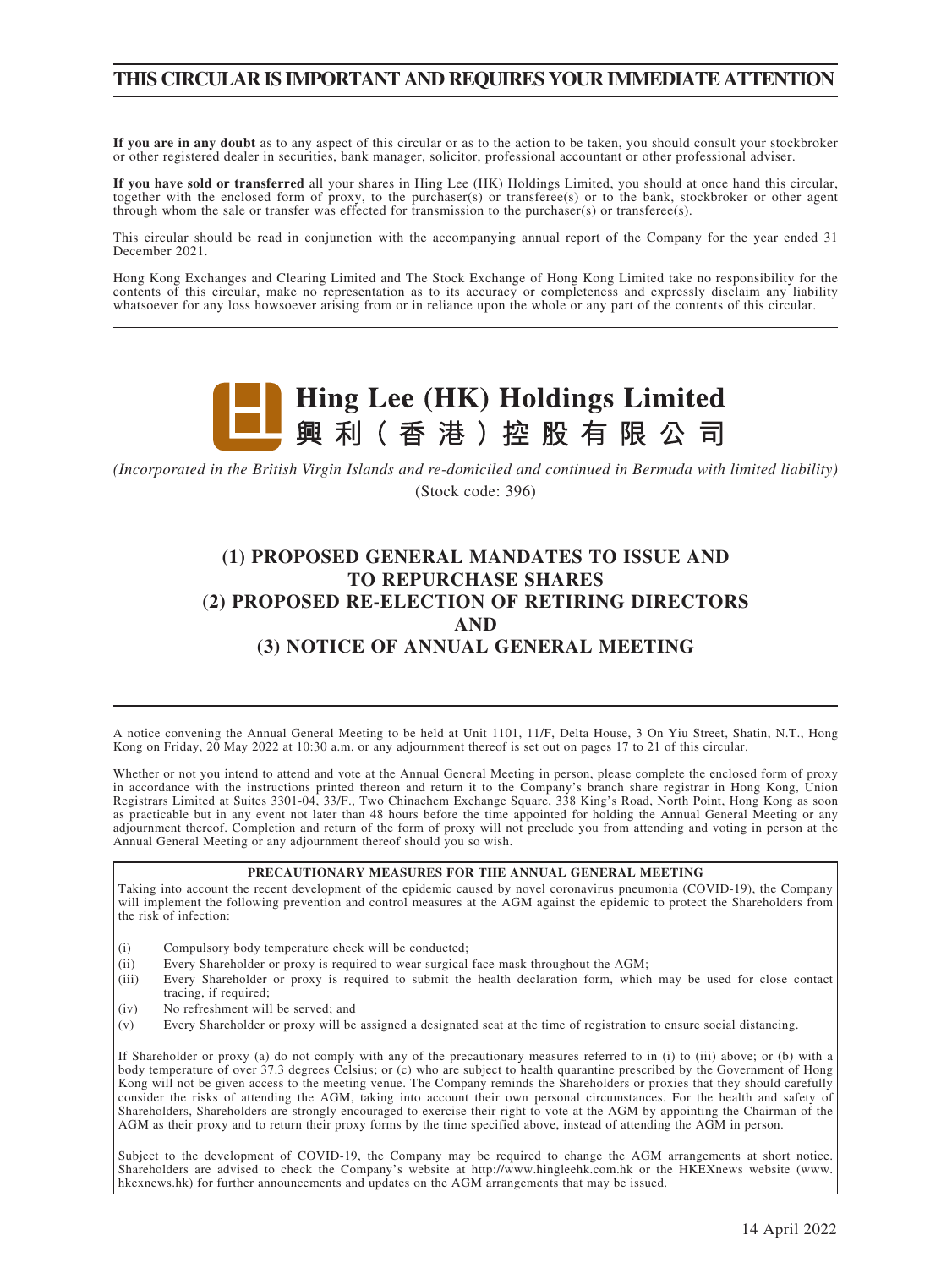# **CONTENTS**

# *Page*

|                                                                                             | $\overline{1}$ |
|---------------------------------------------------------------------------------------------|----------------|
|                                                                                             | 3              |
| Appendix I – Explanatory Statement for the Repurchase Mandate                               | 9              |
| Appendix II - Details of Retiring Directors Proposed for Re-election $\dots\dots\dots\dots$ | 13             |
|                                                                                             | 17             |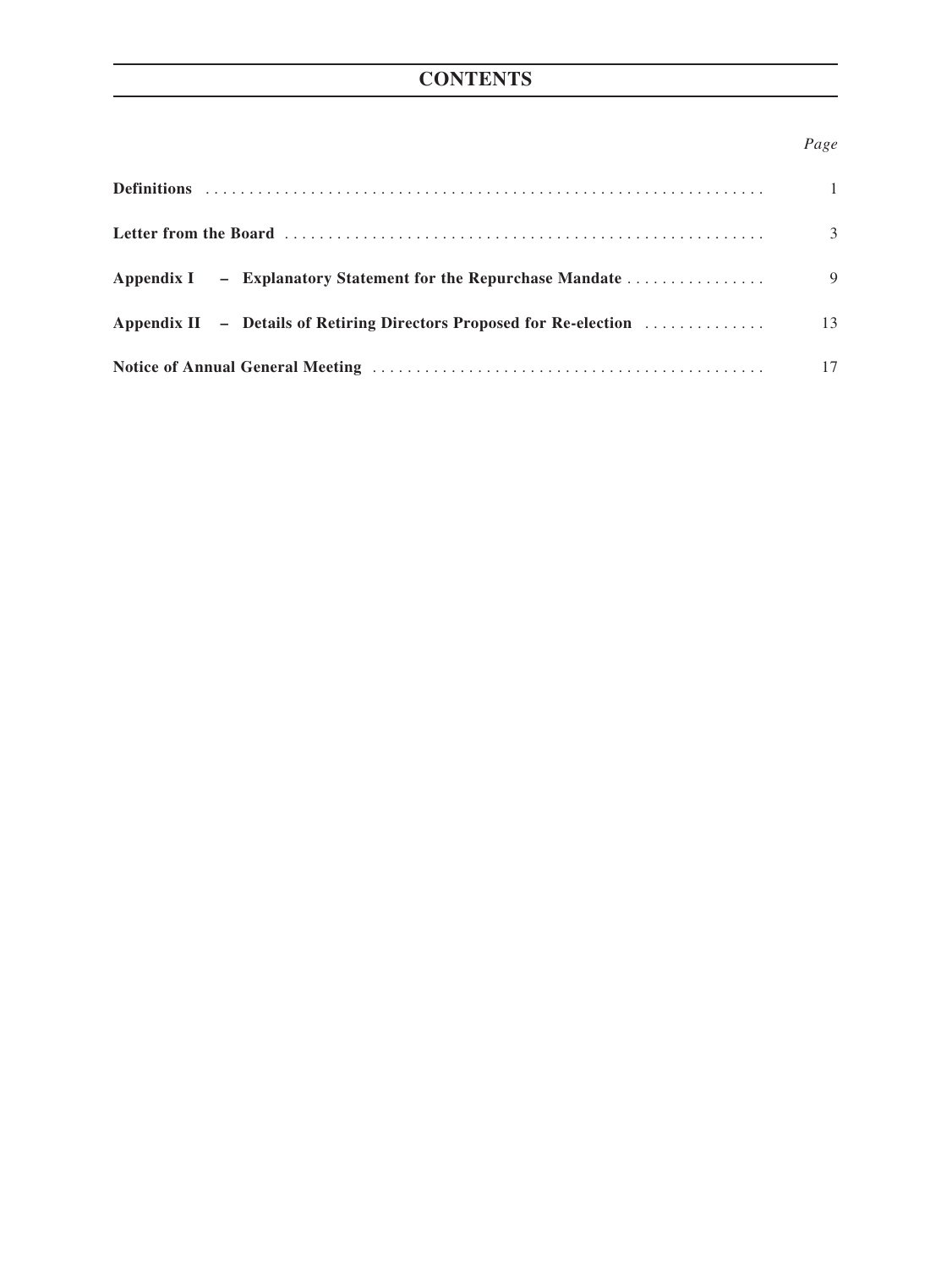*In this circular, the following expressions shall have the following meanings unless the context indicates otherwise:*

| "Annual General Meeting" or "AGM" | the annual general meeting of the Company to be<br>held at Unit 1101, 11/F, Delta House, 3 On Yiu<br>Street, Shatin, N.T., Hong Kong on Friday, 20 May<br>2022 at 10:30 a.m., notice of which is set out on<br>pages 17 to 21 of this circular;                                          |
|-----------------------------------|------------------------------------------------------------------------------------------------------------------------------------------------------------------------------------------------------------------------------------------------------------------------------------------|
| "Board"                           | the board of Directors;                                                                                                                                                                                                                                                                  |
| "Bye-Laws"                        | the bye-laws of the Company;                                                                                                                                                                                                                                                             |
| "associate(s)"                    | has the same meaning ascribed to it under the<br>Listing Rules;                                                                                                                                                                                                                          |
| "close associate(s)"              | has the same meaning ascribed to it under the<br>Listing Rules;                                                                                                                                                                                                                          |
| "Company"                         | Hing Lee (HK) Holdings Limited, a company<br>incorporated in the British Virgin Islands with limited<br>liability and was subsequently redomiciled and<br>continued in Bermuda with limited liability, and the<br>shares of which are listed on the main board of the<br>Stock Exchange; |
| "connected person(s)"             | has the same meaning ascribed to it under the<br>Listing Rules;                                                                                                                                                                                                                          |
| "core connected person(s)"        | has the same meaning ascribed to it under the<br>Listing Rules;                                                                                                                                                                                                                          |
| "Directors"                       | the directors of the Company;                                                                                                                                                                                                                                                            |
| "Group"                           | the Company and its subsidiaries;                                                                                                                                                                                                                                                        |
| "HK\$"                            | Hong Kong dollars, the lawful currency of Hong<br>Kong;                                                                                                                                                                                                                                  |
| "Hong Kong"                       | the Hong Kong Special Administrative Region of the<br>People's Republic of China;                                                                                                                                                                                                        |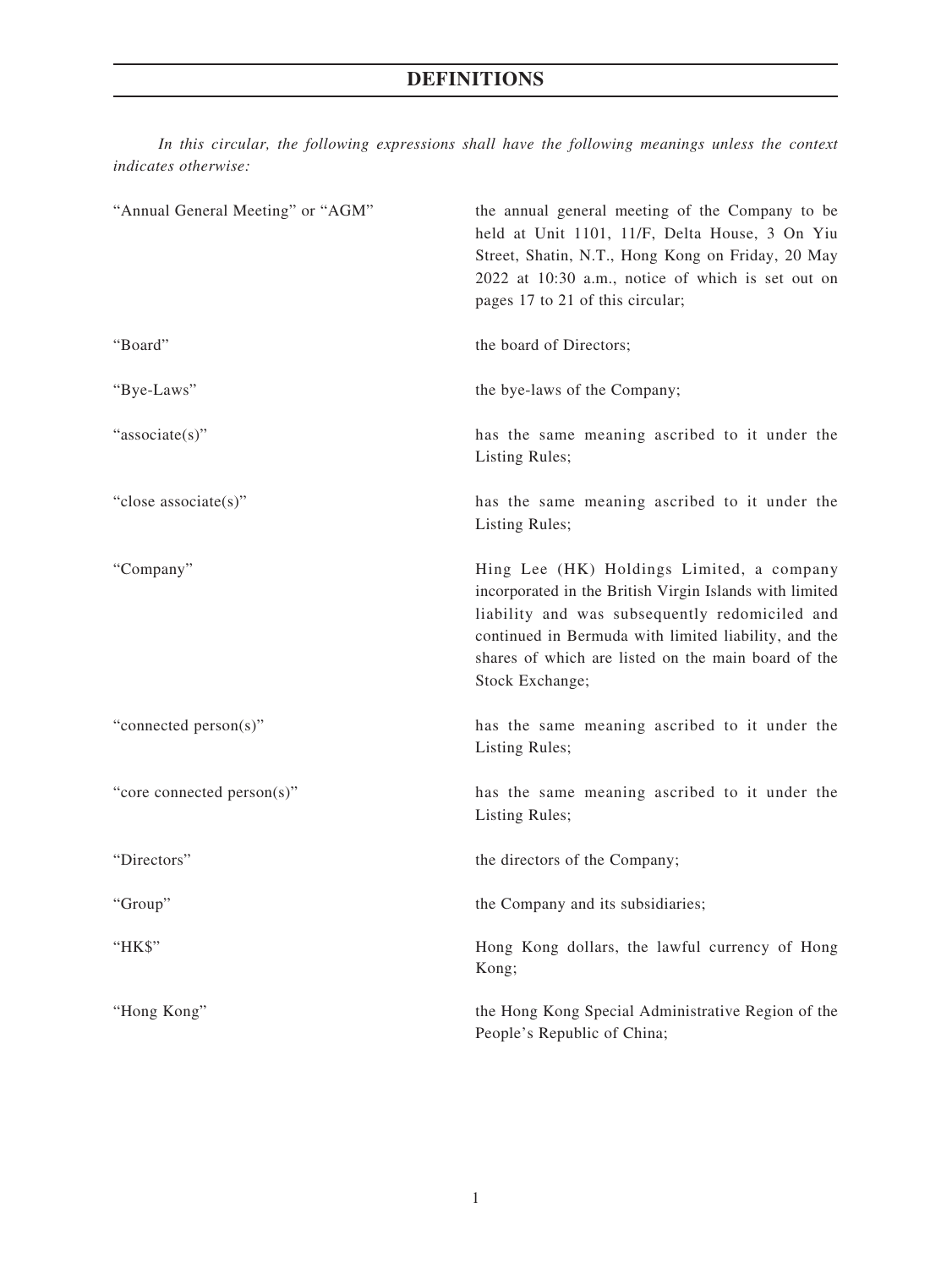# **DEFINITIONS**

| "Issue Mandate"              | the proposed general mandate to be granted to the<br>Directors to allot, issue and otherwise deal with new<br>Shares not exceeding 20% of the aggregate nominal<br>amount of the share capital of the Company in issue<br>as at the date of passing of the ordinary resolution<br>granting such mandate; |
|------------------------------|----------------------------------------------------------------------------------------------------------------------------------------------------------------------------------------------------------------------------------------------------------------------------------------------------------|
| "Latest Practicable Date"    | 7 April 2022, being the latest practicable date prior<br>to the printing of this circular for ascertaining<br>certain information contained herein;                                                                                                                                                      |
| "Listing Rules"              | the Rules Governing the Listing of Securities on the<br>Stock Exchange;                                                                                                                                                                                                                                  |
| "Repurchase Mandate"         | the proposed general mandate to be granted to the<br>Directors to permit the repurchase of fully paid up<br>Shares of up to 10% of the aggregate nominal<br>amount of the share capital of the Company in issue<br>as at the date of passing of the ordinary resolution<br>granting such mandate;        |
| "SFO"                        | the Securities and Futures Ordinance (Chapter 571<br>of the Laws of Hong Kong) as amended from time to<br>time;                                                                                                                                                                                          |
| "Share $(s)$ "               | the ordinary share(s) of HK\$0.01 each in the share<br>capital of the Company;                                                                                                                                                                                                                           |
| "Shareholder(s)"             | the holder(s) of the Share(s);                                                                                                                                                                                                                                                                           |
| "Share Option Scheme"        | the share option scheme adopted by the Company on<br>17 May 2019;                                                                                                                                                                                                                                        |
| "Stock Exchange"             | The Stock Exchange of Hong Kong Limited;                                                                                                                                                                                                                                                                 |
| "substantial shareholder(s)" | has the same meaning ascribed to it under the<br>Listing Rules;                                                                                                                                                                                                                                          |
| "Takeovers Code"             | the Hong Kong Code on Takeovers and Mergers<br>issued by the Securities and Future Commission of<br>Hong Kong; and                                                                                                                                                                                       |
| $``\%"$                      | per cent.                                                                                                                                                                                                                                                                                                |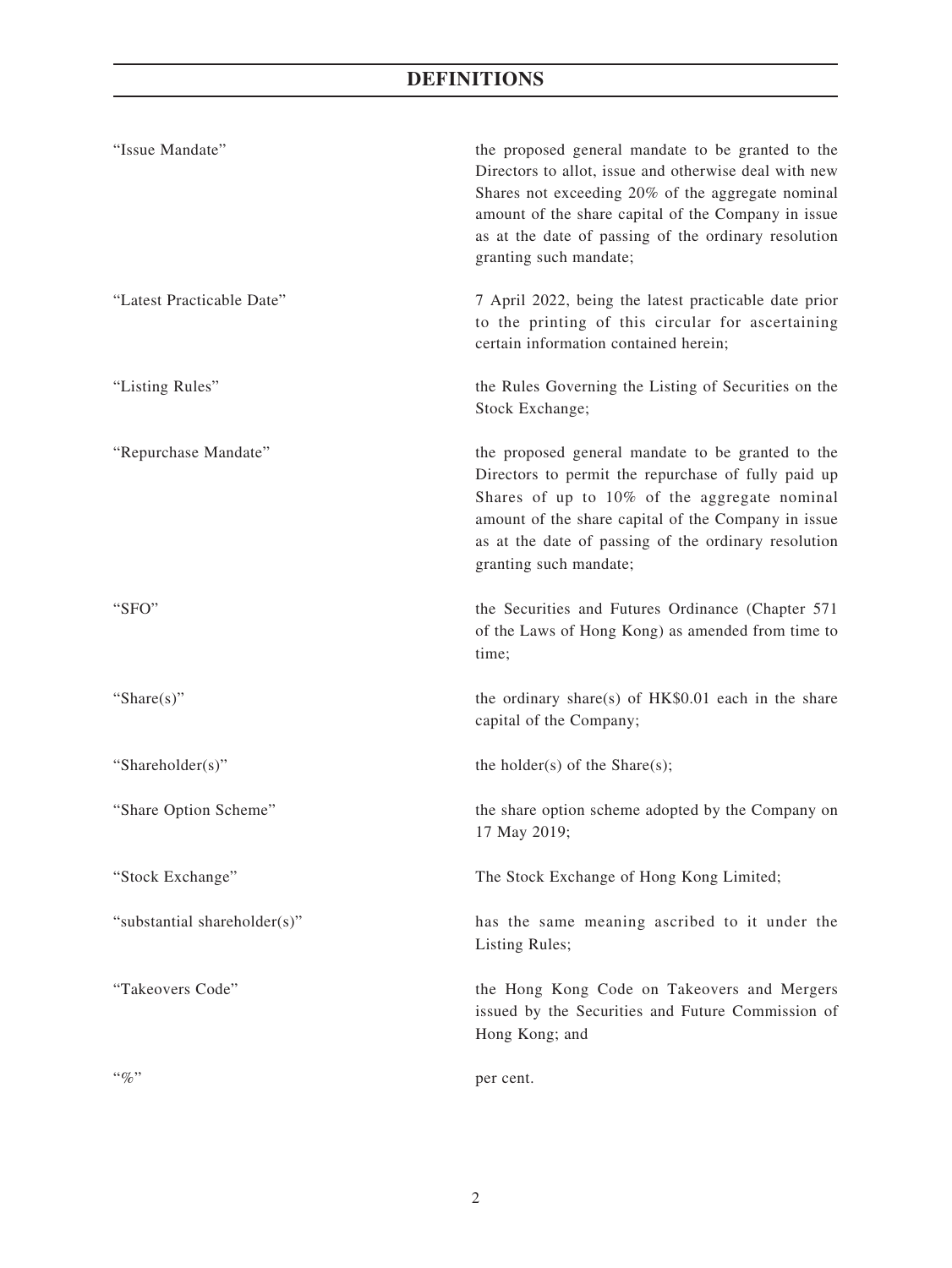

*(Incorporated in the British Virgin Islands and re-domiciled and continued in Bermuda with limited liability)* (Stock code: 396)

*Executive Directors:* Mr. Sung Kai Hing *(Chairman and Chief Executive Officer)* Mr. Cheung Kong Cheung

*Independent non-executive Directors:* Mr. Kong Hing Ki Mr. Feng Jianzhong Ms. Leung Yuen Man

*Registered office:* The Belvedere Building 69 Pitts Bay Road Pembroke HM08 Bermuda

*Principal place of business:* Unit 1101, 11th Floor Delta House 3 On Yiu Street Shatin New Territories Hong Kong

14 April 2022

*To the Shareholders*

Dear Sir/Madam,

# **(1) PROPOSED GENERAL MANDATES TO ISSUE AND TO REPURCHASE SHARES (2) PROPOSED RE-ELECTION OF RETIRING DIRECTORS AND (3) NOTICE OF ANNUAL GENERAL MEETING**

#### **INTRODUCTION**

The purpose of this circular is to provide you with information regarding the resolutions to be proposed at the Annual General Meeting regarding (i) the approval of the general mandates to issue, allot and otherwise deal with new Shares and to repurchase the Company's fully paid up Shares; and (ii) the re-election of retiring Directors.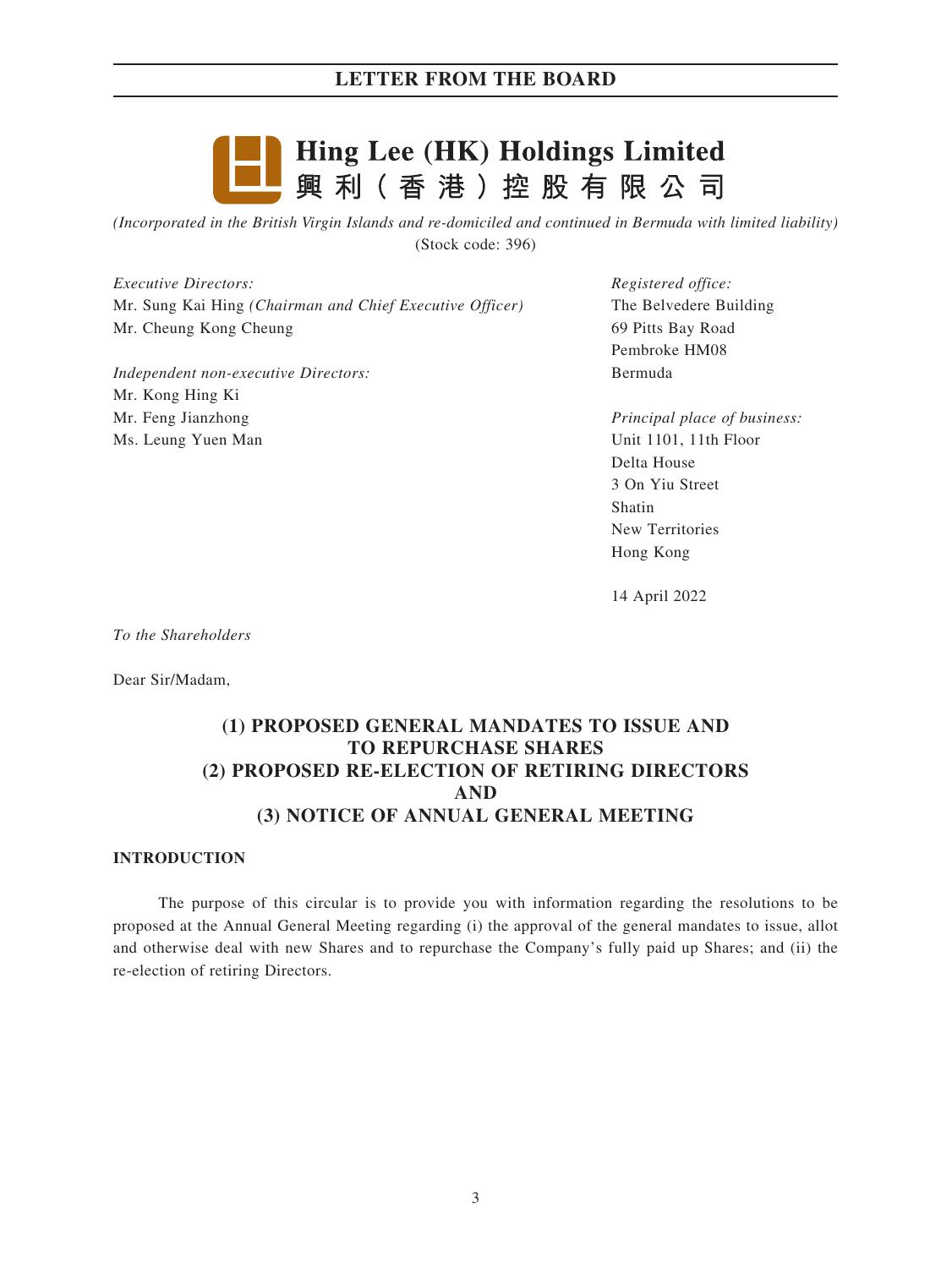#### **GENERAL MANDATES TO ISSUE AND TO REPURCHASE SHARES**

At the last annual general meeting of the Company held on 21 May 2021, the Shareholders passed resolutions granting the Directors general mandates to allot, issue and otherwise deal with new Shares and to repurchase Shares. Such mandates will expire and lapse at the conclusion of the Annual General Meeting. It is therefore proposed to renew the general mandates to issue, allot and otherwise deal with new Shares and to repurchase Shares at the Annual General Meeting.

#### **Issue Mandate**

At the Annual General Meeting, an ordinary resolution will be proposed to the Shareholders to consider and, if thought fit, approve the Issue Mandate which will enable the Directors to exercise the power of the Company to allot, issue and otherwise deal with new Shares not exceeding 20% of the aggregate nominal amount of the share capital of the Company in issue as at the date of passing such resolution. In addition, an ordinary resolution will also be proposed to the Shareholders to consider and, if thought fit, approve the extension of the Issue Mandate by adding to the aggregate number of Shares which may be allotted, issued or otherwise dealt with or agreed conditionally or unconditionally to be allotted, issued or otherwise dealt with by the Directors pursuant to the Issue Mandate the number of Shares repurchased under the Repurchase Mandate, if granted.

As at the Latest Practicable Date, the issued and fully paid up share capital of the Company comprised 808,096,025 Shares. Assuming that there is no change in the issued and fully paid up share capital of the Company between the period from the Latest Practicable Date and the date of passing of the resolution approving the Issue Mandate, the maximum number of Shares which may be issued pursuant to the Issue Mandate will be 161,619,205 Shares.

Details of the Issue Mandate and the extension of the Issue Mandate are respectively set out in ordinary resolutions numbered 4(2) and 4(3) in the notice of the Annual General Meeting set out on pages 17 to 21 of this circular.

#### **Repurchase Mandate**

At the Annual General Meeting, an ordinary resolution will be proposed for the Shareholders to consider and, if thought fit, approve the Repurchase Mandate which will enable the Directors to exercise the power of the Company to repurchase Shares up to 10% of the issued and fully paid up share capital of the Company as at the date of passing of such resolution. The Company's authority is restricted to repurchase Shares in the market in accordance with the Listing Rules.

As at the Latest Practicable Date, the issued and fully paid up share capital of the Company comprised 808,096,025 Shares. Assuming that there is no change in the issued and fully paid up share capital of the Company between the period from the Latest Practicable Date and the date of passing of the resolution approving the Repurchase Mandate, the maximum number of Shares which may be repurchased pursuant to the Repurchase Mandate will be 80,809,602 Shares.

Pursuant to the Listing Rules, an explanatory statement containing all the information reasonably necessary to enable the Shareholders to make an informed decision on whether to vote for or against the ordinary resolution to approve the Repurchase Mandate is set out in Appendix I hereto.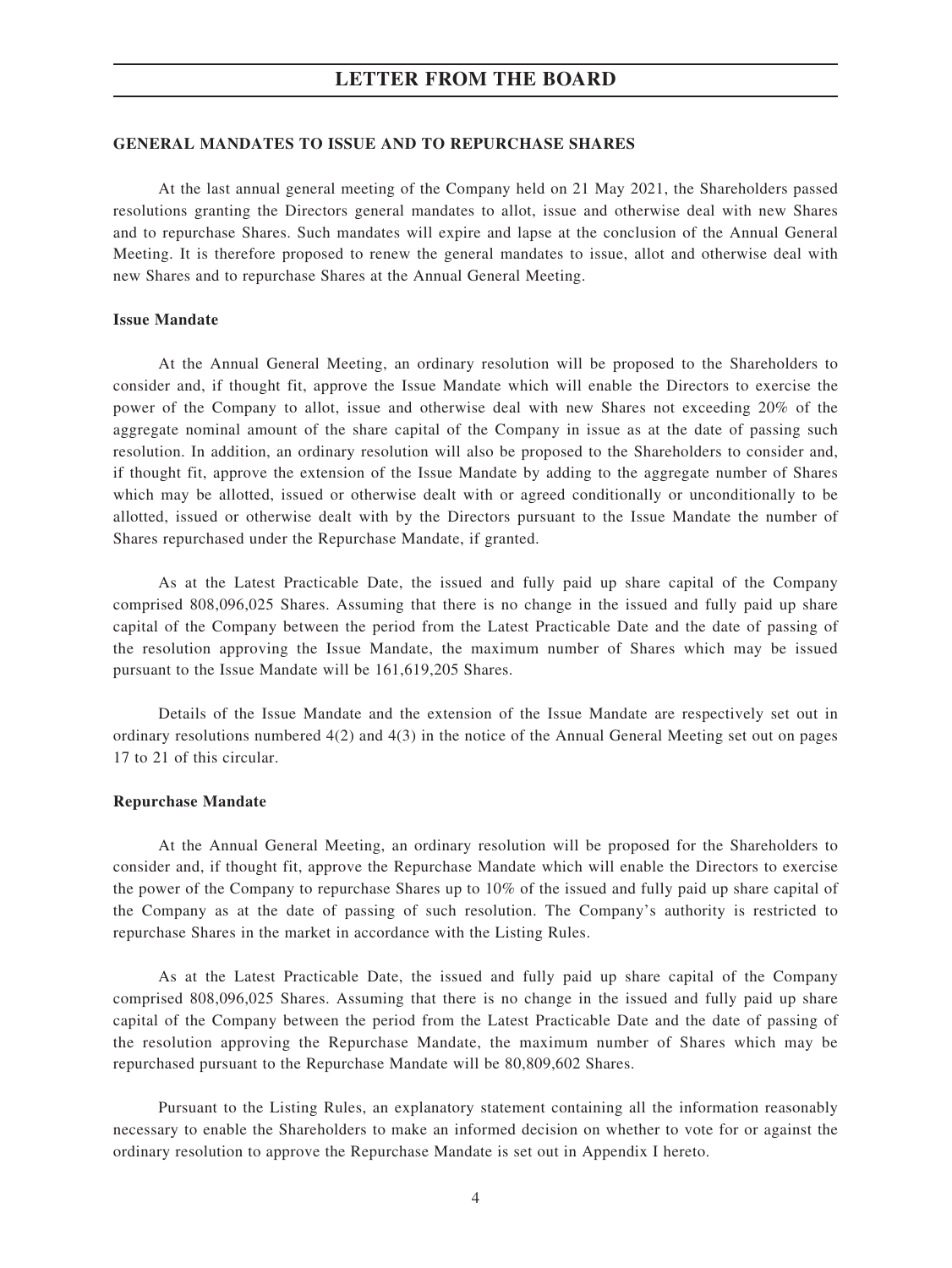Details of the Repurchase Mandate are set out in ordinary resolution numbered 4(1) in the notice of the Annual General Meeting set out on pages 17 to 21 of this circular.

Both the Issue Mandate and the Repurchase Mandate will expire upon the earliest of:

- (a) the conclusion of the next annual general meeting of the Company;
- (b) the expiration of the period within which the next annual general meeting of the Company is required by the Bye-Laws or any applicable law of Bermuda to be held; or
- (c) the revocation or variation of such authority by an ordinary resolution of the Shareholders in general meeting.

#### **RE-ELECTION OF RETIRING DIRECTORS**

Pursuant to bye-law 84(1) of the Bye-Laws, at each annual general meeting, one-third of the Directors for the time being (or, if their number is not a multiple of three, the number nearest to but not less than one-third) shall retire from office by rotation provided that every Director shall be subject to retirement at least once every three years. Pursuant to bye-law 84(2) of the Bye-Laws, a retiring Director shall be eligible for re-election. Accordingly, Mr. Sung Kai Hing and Mr. Cheung Kong Cheung shall retire from office at the Annual General Meeting, and being eligible, would offer themselves for re-election at the Annual General Meeting.

In addition, pursuant to bye-laws 83(2) and 84(2) of the Bye-Laws, any Director so appointed to fill a casual vacancy or as an addition to the Board shall hold office only until the next following general meeting of the Company and shall then be eligible for re-election (but shall not be taken into account in determining which particular Directors or the number of Directors who are to retire by rotation). Accordingly, Mr. Feng Jianzhong and Ms. Leung Yuen Man shall retire from office at the Annual General Meeting, and being eligible, would offer themselves for re-election at the Annual General Meeting.

Details of the retiring Directors proposed for re-election at the Annual General Meeting are set out in Appendix II of this Circular.

Pursuant to code provision A.5.5 of the Corporate Governance Code and Corporate Governance Report in Appendix 14 of the Listing Rules, where the board proposes a resolution to elect an individual as an independent non-executive director at the general meeting, it should set out in the circular (among others): (i) the process used for identifying the individual and why the board believes the individual should be elected and the reasons why it considers the individual to be independent; (ii) the perspectives, skills and experience that the individual can bring to the board; and (iii) how the individual contributes to diversity of the board.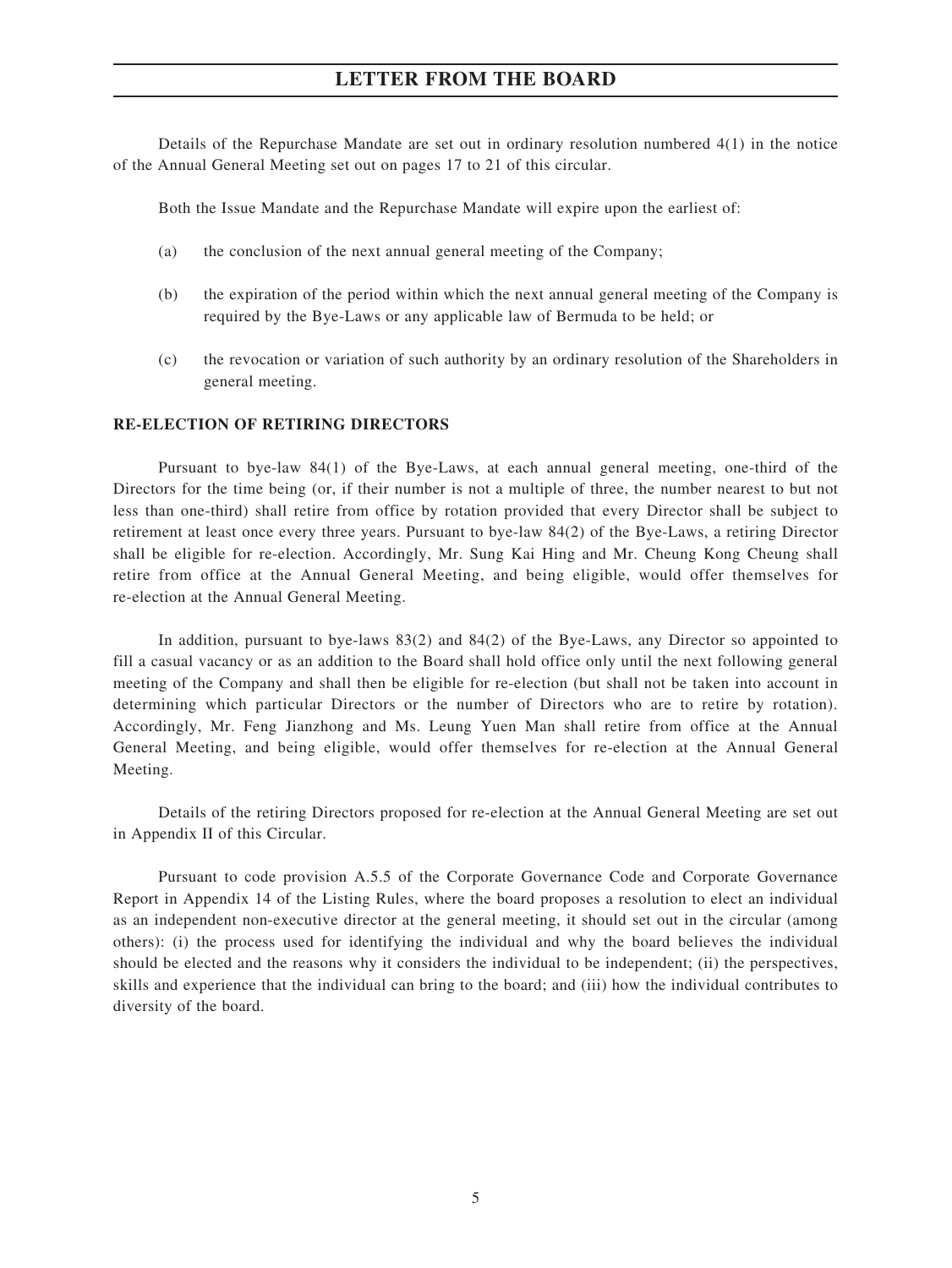#### **PROCEDURE AND PROCESS FOR NOMINATION OF DIRECTORS**

The Board, through the delegation of its authority to the Nomination Committee, shall ensure that Directors (including independent non-executive Directors) appointed (including re-elected) possess the relevant background, experience and knowledge in business and finance and management skills critical to the Group's business to enable the Board to make informed decisions. The Nomination Committee will make recommendations to the Board regarding the appointment (including re-election) of Director (including independent non-executive Director) in accordance with the following procedures and process. The Nomination Committee utilizes various methods for identifying director candidates, including recommendations from Board members and management. All director candidates, including incumbents and candidates nominated by Shareholders are evaluated on the same criteria, including character and integrity, qualifications, diversity, ability to assist management and such other factors as the Nomination Committee may deem are in the best interests of the Company and its Shareholders, through review of resume, personal interview and performance of background checks. The Nomination Committee retains the discretion to establish the relative weighting of such criteria, which may vary based on the composition, skill sets, age, gender and experiences of the collective Board rather than on the individual candidate for the purpose of diversity perspectives appropriate to the requirement of the Company's business.

Upon considering a director candidate suitable for the directorship, the Nomination Committee will hold a meeting and/or by way of written resolutions to, if thought fit, approve the recommendation to the Board for appointment (including re-election).

#### **RECOMMENDATION OF THE NOMINATION COMMITTEE**

The Nomination Committee had assessed and reviewed the written confirmation of independence, and confirmed that each of Mr. Feng Jianzhong and Ms. Leung Yuen Man remain independent based on the criteria set out in Rule 3.13 of the Listing Rules. Therefore, the Nomination Committee nominated the retiring Directors to the Board for it to propose to Shareholders for their re-election at the Annual General Meeting.

In proposing the resolutions to re-elect each of the above Directors, the Board has also considered their skills, knowledge and professional experience as described in their respective biographical information set out in Appendix II to this Circular.

The Nomination Committee and the Board consider that Mr. Feng Jianzhong, has accumulated over 20 years in accounting, compliance and project development. He is able to complement the professional background of the composition of the Board in terms of expertise in compliance and business development.

The Nomination Committee and the Board consider that Ms. Leung Yuen Man, a private entrepreneur who has good understanding in overseas market and extensive network resources that may bring business experience and resources to the Group and contribute to the future development of the Group in overseas market.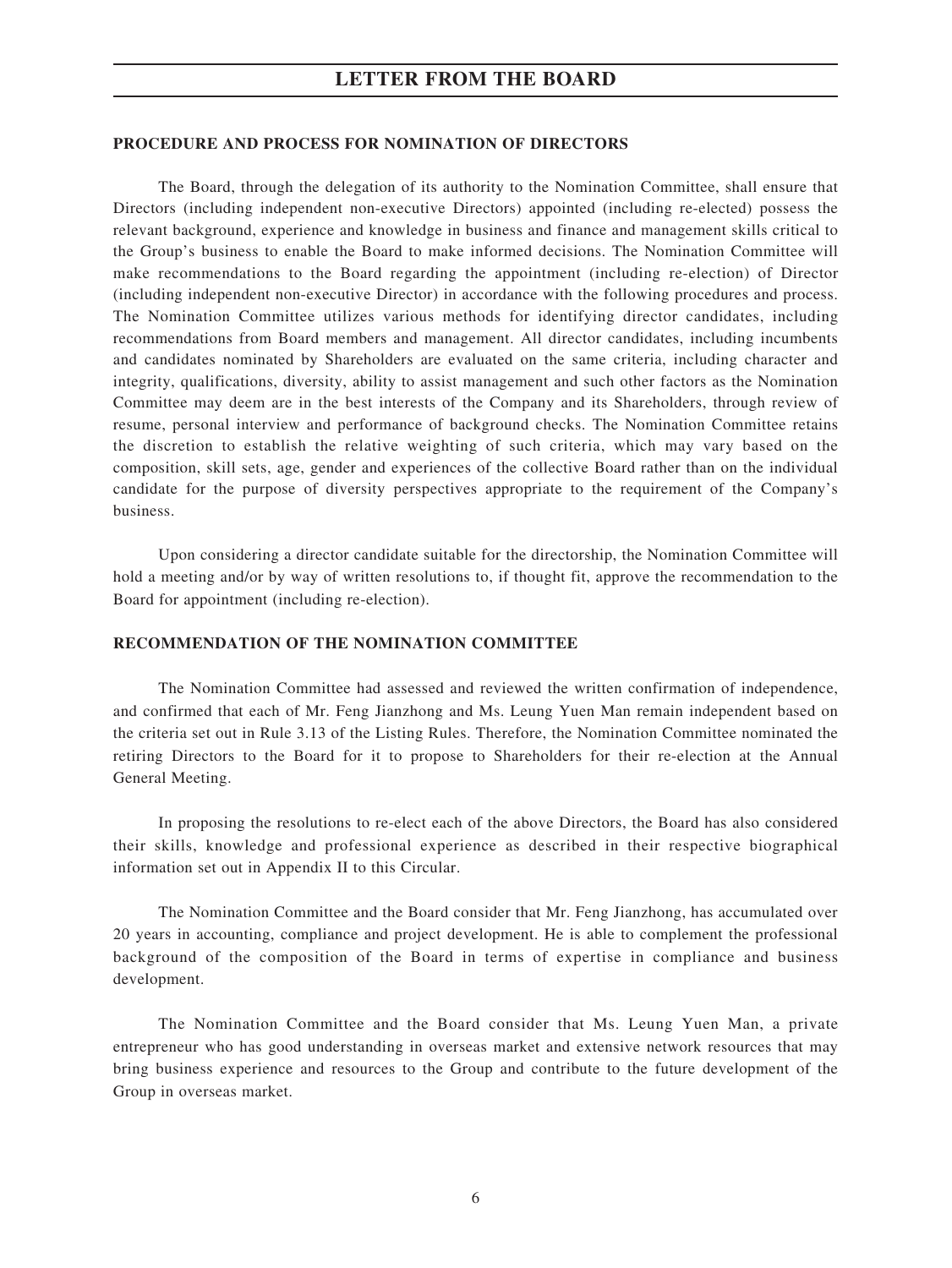Having regard to the Company's nomination policy and diversity policy, the Board is of the view that each of the above Directors has extensive professional experience in affairs of corporations and management and can provide valuable and diverse views, as well as relevant insights to the Board and contribute to the diversity of the Board. Accordingly, Mr. Feng Jianzhong and Ms. Leung Yuen Man, will hold office as Directors until the Annual General Meeting and being eligible, offer themselves for re-election at the Annual General Meeting. Details of the above retiring Directors who are subject to re-election at the Annual General Meeting are set out in Appendix II to this circular in accordance with the relevant requirements of the Listing Rules.

#### **ANNUAL GENERAL MEETING**

A notice convening the Annual General Meeting to be held at Unit 1101, 11/F, Delta House, 3 On Yiu Street, Shatin, N.T., Hong Kong on Friday, 20 May 2022 at 10:30 a.m. or any adjournment thereof is set out on pages 17 to 21 of this circular. At the Annual General Meeting, resolutions will be proposed to approve, inter alia, the Issue Mandate, the Repurchase Mandate, the extension of the Issue Mandate, and the re-election of retiring Directors.

To the extent that the Company is aware having made all reasonable enquiries, none of the Shareholders is required to abstain from voting in respect of the ordinary resolutions to be proposed at the Annual General Meeting.

In accordance with Rule 13.39(4) of the Listing Rules and bye-law 66 of the Bye-Laws, all votes of the Shareholders at the Annual General Meeting must be taken by poll. As such, all resolutions set out in the notice of the Annual General Meeting shall be taken by way of poll and an announcement on the results of the poll will be published in accordance with the requirements of the Listing Rules.

A proxy form for use at the Annual General Meeting is enclosed herein. Whether or not you intend to attend and vote at the Annual General Meeting, you are requested to complete the proxy form in accordance with the instructions printed thereon and return it to the branch share registrar of the Company in Hong Kong, Union Registrars Limited at Suites 3301-04, 33/F., Two Chinachem Exchange Square, 338 King's Road, North Point, Hong Kong as soon as possible and in any event not less than 48 hours before the time appointed for the holding of the Annual General Meeting or any adjournment thereof. Completion and return of the proxy form will not preclude you from attending and voting in person at the Annual General Meeting or any adjournment thereof if you so wish.

#### **RECOMMENDATION**

The Directors consider that the proposals for the granting of the Issue Mandate, the Repurchase Mandate, the extension of the Issue Mandate, and the re-election of the retiring Directors are all in the best interests of the Company and the Shareholders as a whole and, accordingly, the Directors recommend the Shareholders to vote in favour of the ordinary resolutions to be proposed at the Annual General Meeting in respect thereof.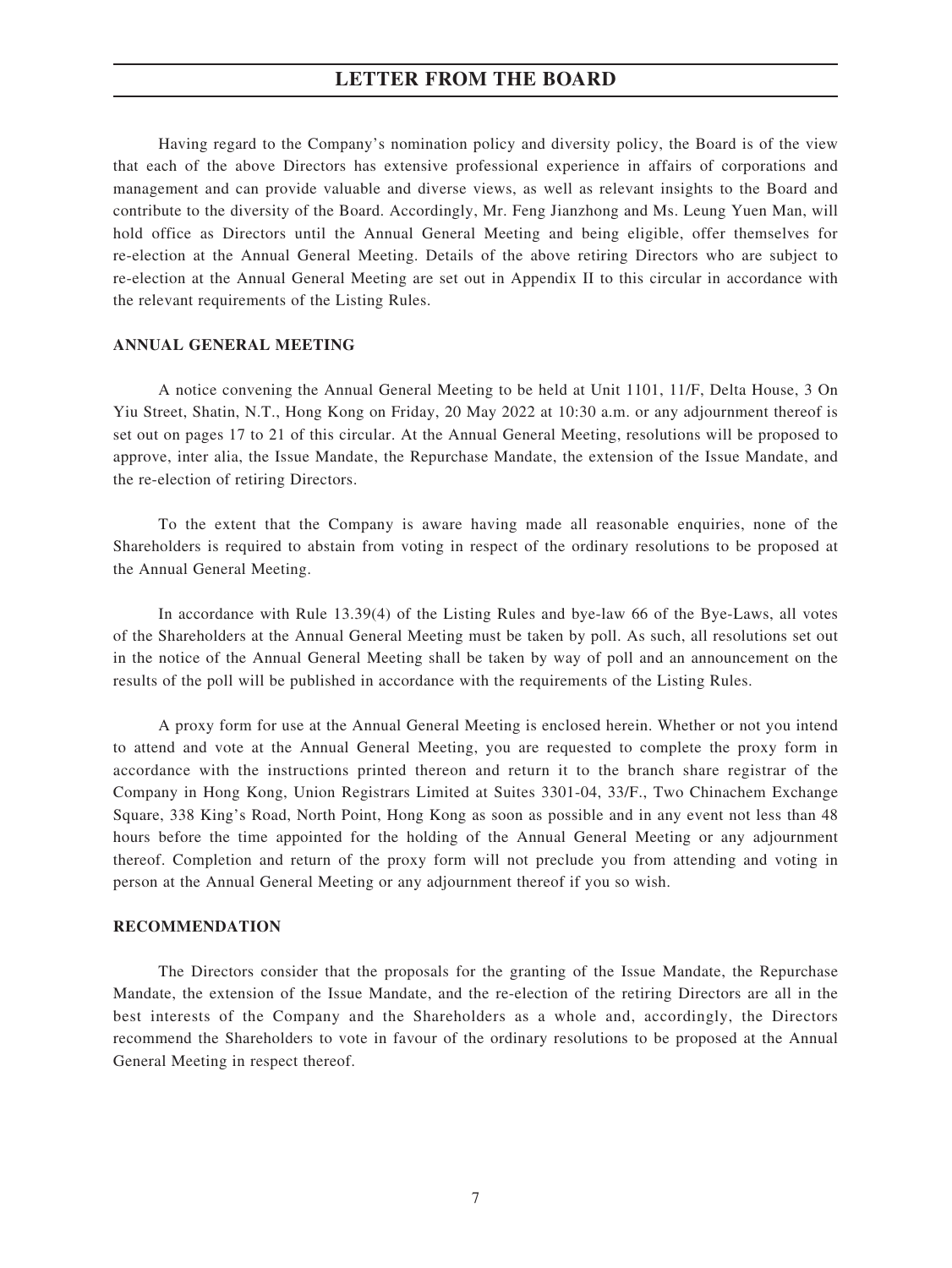#### **RESPONSIBILITY STATEMENT**

This circular, for which the Directors collectively and individually accept full responsibility, includes particulars given in compliance with the Listing Rules for the purpose of giving information with regard to the Company. The Directors, having made all reasonable enquiries, confirm that to the best of their knowledge and belief the information contained in this circular is accurate and complete in all material respects and not misleading or deceptive, and there are no other matters the omission of which would make any statement herein or this circular misleading.

#### **GENERAL INFORMATION**

Your attention is also drawn to the information as set out in the Appendices to this circular.

Yours faithfully, For and on behalf of the Board **HING LEE (HK) HOLDINGS LIMITED Sung Kai Hing** *Chairman*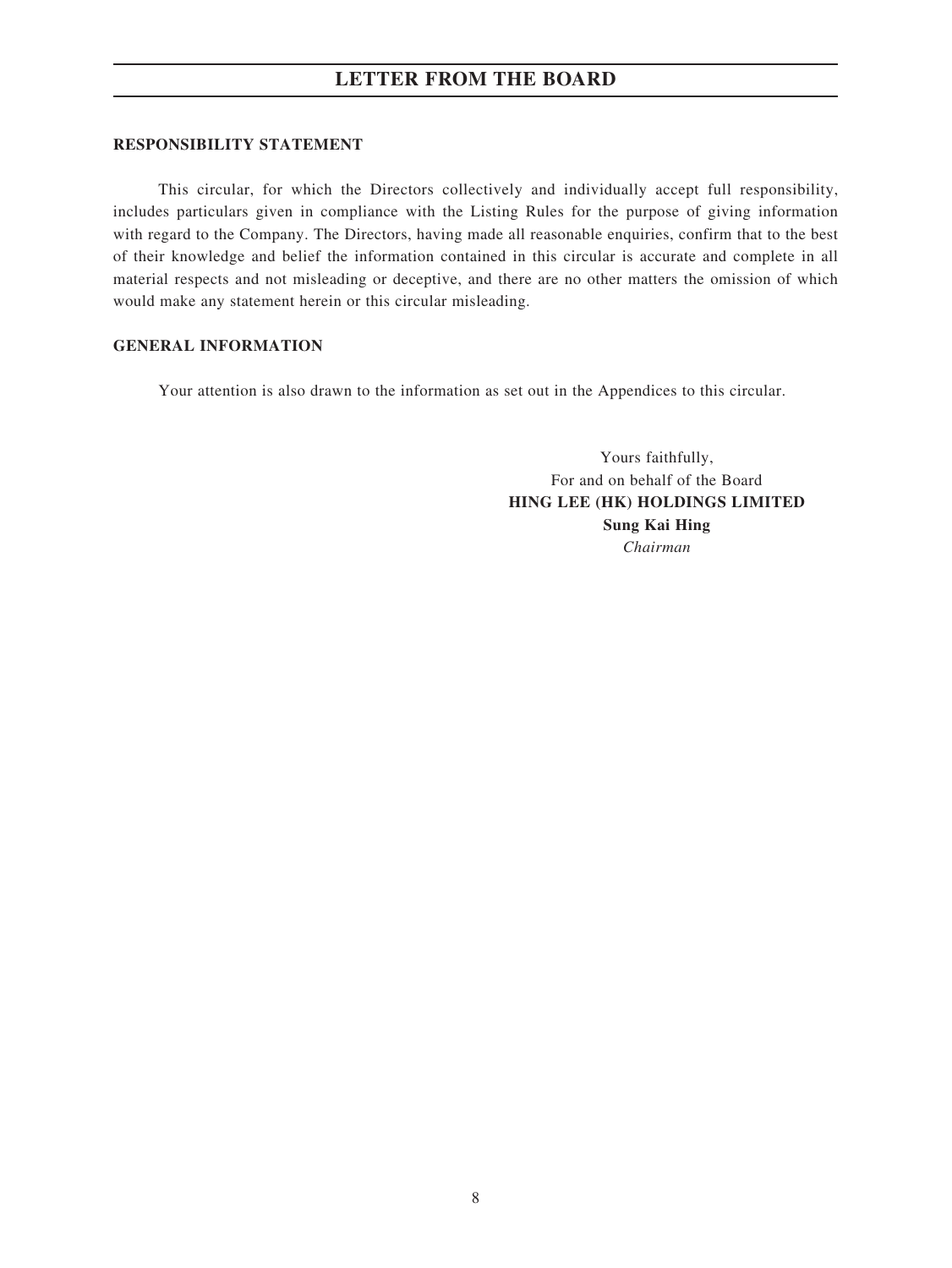This Appendix serves as an explanatory statement required by the Listing Rules to provide the Shareholders with all the information reasonably necessary to enable the Shareholders to make an informed decision on whether to vote for or against the ordinary resolution to approve the Repurchase Mandate.

#### **LISTING RULES**

The Listing Rules permit companies whose primary listings are on the Stock Exchange to repurchase their own shares on the Stock Exchange subject to certain restrictions, the most important of which are summarised below:

#### **(a) Shareholders' approval**

All proposed repurchases of shares on the Stock Exchange by a company with its primary listing on the Stock Exchange must be approved in advance by an ordinary resolution, either by way of a general mandate or by specific approval.

#### **(b) Source of funds**

Repurchases of shares must be made out of funds legally available for such purpose in accordance with the company's constitutive documents and the laws of the jurisdiction in which the company is incorporated or established.

The laws of Bermuda provide that the amount of capital paid in connection with a share repurchase by a Company may only be paid out of either the capital paid up on the relevant shares, or the funds of the Company which would otherwise be available for dividend or distribution or the proceeds of a fresh issue of shares made for such purpose. The amount of premium payable on repurchase may only be paid out of funds of the Company which would otherwise be available for dividend or distribution or out of the share premium account of the Company before the shares are repurchased.

#### **(c) Status of shares to be repurchased**

The shares proposed to be repurchased by the Company must be fully paid-up.

#### **SHARE CAPITAL**

As at the Latest Practicable Date, (i) the issued share capital of the Company was HK\$8,080,960.25 comprising 808,096,025 Shares; and (ii) no share options were outstanding.

Subject to the passing of the proposed ordinary resolution approving the Repurchase Mandate and on the basis that no further Shares are issued, allotted or repurchased by the Company prior to the Annual General Meeting, the exercise of the Repurchase Mandate in full would enable the Company to repurchase up to 80,809,602 Shares during the period commencing on the date of the passing of the resolution granting the Repurchase Mandate and ending on the earliest of (i) the conclusion of the next annual general meeting of the Company following the passing of the resolution referred to herein; (ii) the expiration of the period within which the next annual general meeting of the Company is required by the Bye-Laws or any applicable law of Bermuda to be held; or (iii) the date on which such authority is revoked or varied by an ordinary resolution of the Shareholders at a general meeting of the Company.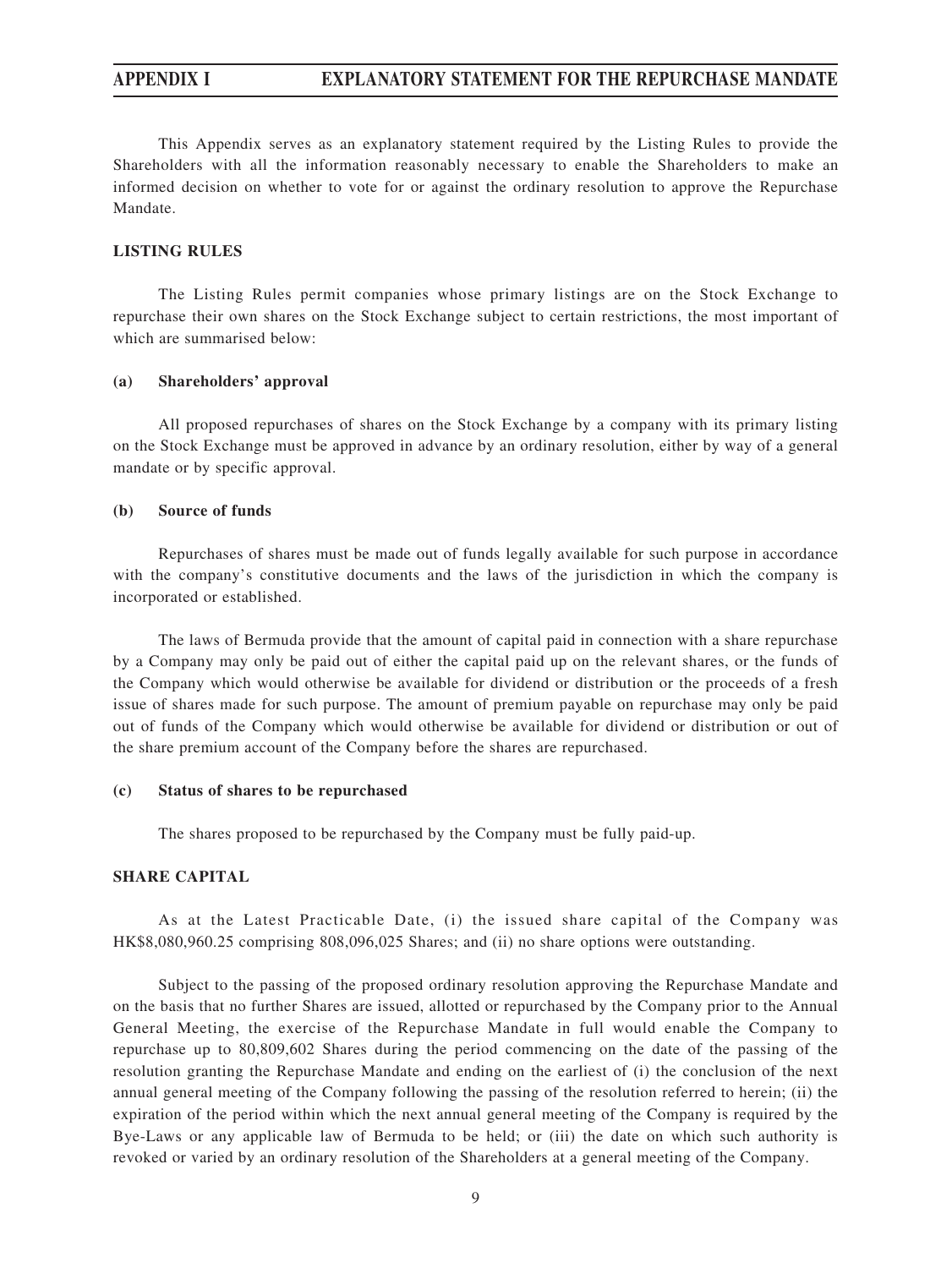#### **REASONS FOR SHARE REPURCHASE**

Although the Directors have no present intention of repurchasing the Shares, they believe that it is in the best interests of the Company and the Shareholders to continue to have a general authority from the Shareholders to enable the Directors to repurchase Shares in the market. Such repurchases may, depending on market conditions and funding arrangements at the time, lead to an enhancement of the net asset value of the Company and/or its earnings per Share and will only be made when the Directors believe that such repurchases will benefit the Company and the Shareholders as a whole.

#### **FUNDING OF REPURCHASE**

It is envisaged that any repurchase of Shares will be financed out of funds which are legally available for such purpose in accordance with the memorandum of continuance and the Bye-Laws, the Listing Rules and the applicable laws of Bermuda.

The Directors are not aware of any material adverse impact on the working capital or gearing level of the Company as compared with the position disclosed in its most recent published audited accounts for the year ended 31 December 2021 in the event that the Repurchase Mandate is exercised in full.

#### **SHARE PRICES**

The highest and lowest prices at which the Shares have been traded on the Stock Exchange during each of the previous twelve months preceding the Latest Practicable Date were as follows:

|                                           | <b>Price per Share</b> |        |
|-------------------------------------------|------------------------|--------|
|                                           | <b>Highest</b>         | Lowest |
|                                           | HK\$                   | HK\$   |
| 2021                                      |                        |        |
| April                                     | 0.140                  | 0.120  |
| May                                       | 0.140                  | 0.130  |
| June                                      | 0.142                  | 0.130  |
| July                                      | 0.143                  | 0.130  |
| August                                    | 0.143                  | 0.118  |
| September                                 | 0.214                  | 0.134  |
| October                                   | 0.219                  | 0.135  |
| November                                  | 0.380                  | 0.166  |
| December                                  | 0.184                  | 0.141  |
| 2022                                      |                        |        |
| January                                   | 0.161                  | 0.133  |
| February                                  | 0.141                  | 0.118  |
| March                                     | 0.149                  | 0.109  |
| April (up to the Latest Practicable Date) | 0.111                  | 0.109  |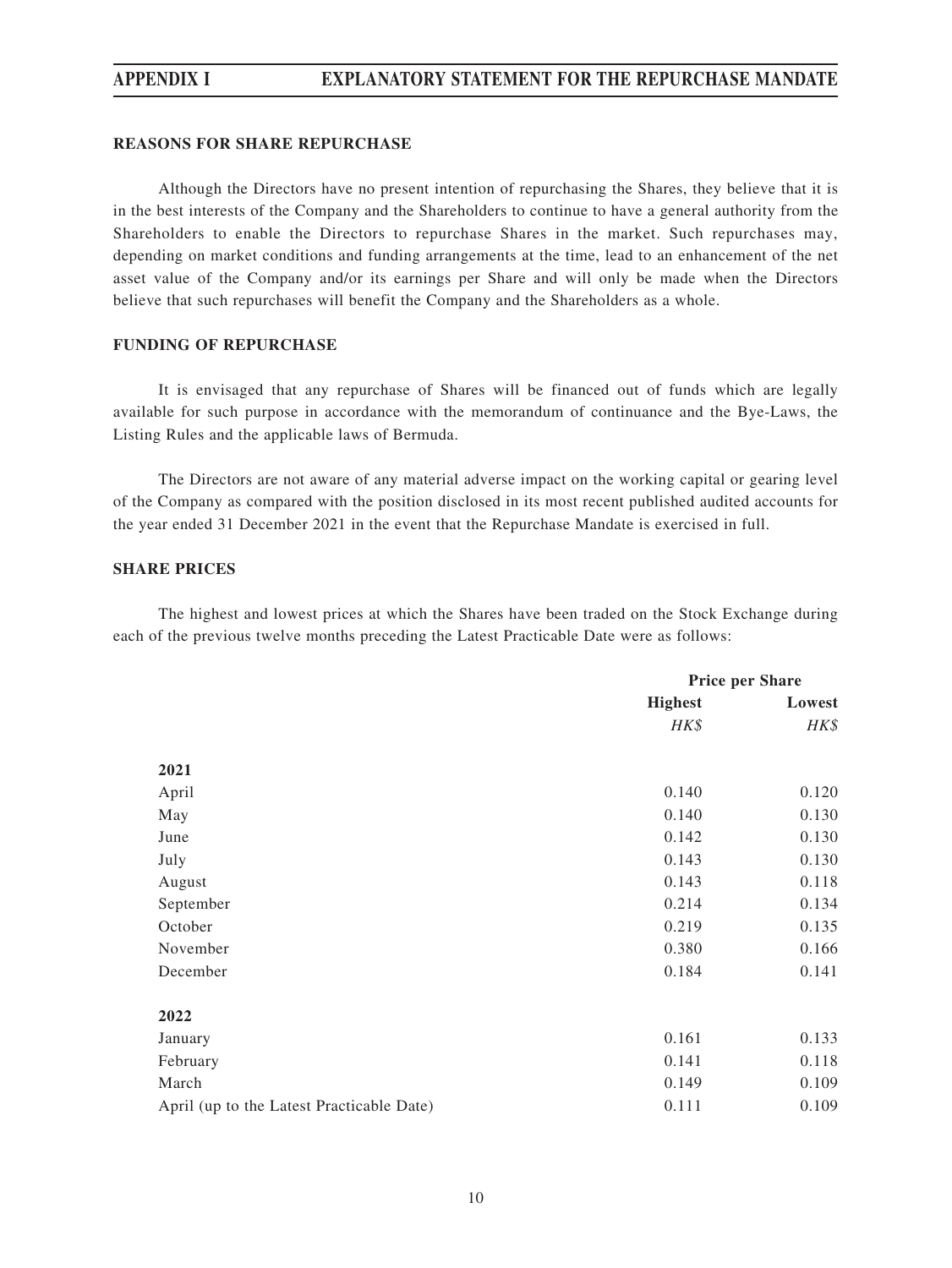#### **DISCLOSURE OF INTERESTS**

As at the Latest Practicable Date, none of the Directors nor, to the best of their knowledge having made all reasonable enquiries, any of their respective close associates had any present intention to sell any Shares to the Company in the event that the Repurchase Mandate is approved by the Shareholders.

As at the Latest Practicable Date, no core connected person has notified the Company that he/she has a present intention to sell any Shares to the Company or has undertaken not to sell any of the Shares held by him/her to the Company, in the event that the Repurchase Mandate is approved by the Shareholders.

#### **UNDERTAKING OF THE DIRECTORS**

The Directors have undertaken to the Stock Exchange that, so far as the same may be applicable, they will only exercise the Repurchase Mandate in accordance with the memorandum of continuance and the Bye-Laws, the Listing Rules and the applicable laws of Bermuda.

#### **EFFECT OF THE TAKEOVERS CODE AND MINIMUM PUBLIC FLOAT**

Pursuant to Rule 32 of the Takeovers Code, if as a result of a repurchase of Shares, a Shareholder's proportionate interest in the voting rights of the Company increases, such increase will be treated as an acquisition of voting rights for the purposes of the Takeovers Code. Accordingly, a Shareholder, or group of Shareholders acting in concert (as defined in the Takeovers Code), depending on the level of increase in the Shareholder's interests, could obtain or consolidate control of the Company and become obliged to make a mandatory offer in accordance with Rule 26 of the Takeovers Code.

Further, under Note 6(b) to Rule 26.1 of the Takeovers Code, when a concert group holds over 50% voting rights of the Company, no obligations normally arise from acquisitions by any member of the concert group. However, subject to considerations similar to those set out in Note 6(a) to Rule 26.1, the Executive may regard as giving rise to an obligation to make an offer the acquisition by a single member of the concert group of voting rights sufficient to increase his holding by more than 2% in any 12 month period if he already holds between 30% and 50%.

As at the Latest Practicable Date, as far as the Directors are aware, the concert group comprising Mr. Sung Kai Hing and his beneficially wholly owned company, King Right Holdings Limited ("**King Right**"), Mr. Chan Kwok Kin and his beneficially wholly owned company, Golden Sunday Limited, Mr. Cheung Kong Cheung and his beneficially wholly owned company, United Sino Limited and Mr. Huang Wei Ye and his beneficially wholly owned company, Top Right Trading Limited, were together interested in 471,614,000 Shares, representing approximately 58.36% of the issued share capital of the Company. On the other hand, King Right and Mr. Sung Kai Hing together held 288,596,777 Shares, representing approximately 35.71% of the issued share capital of the Company.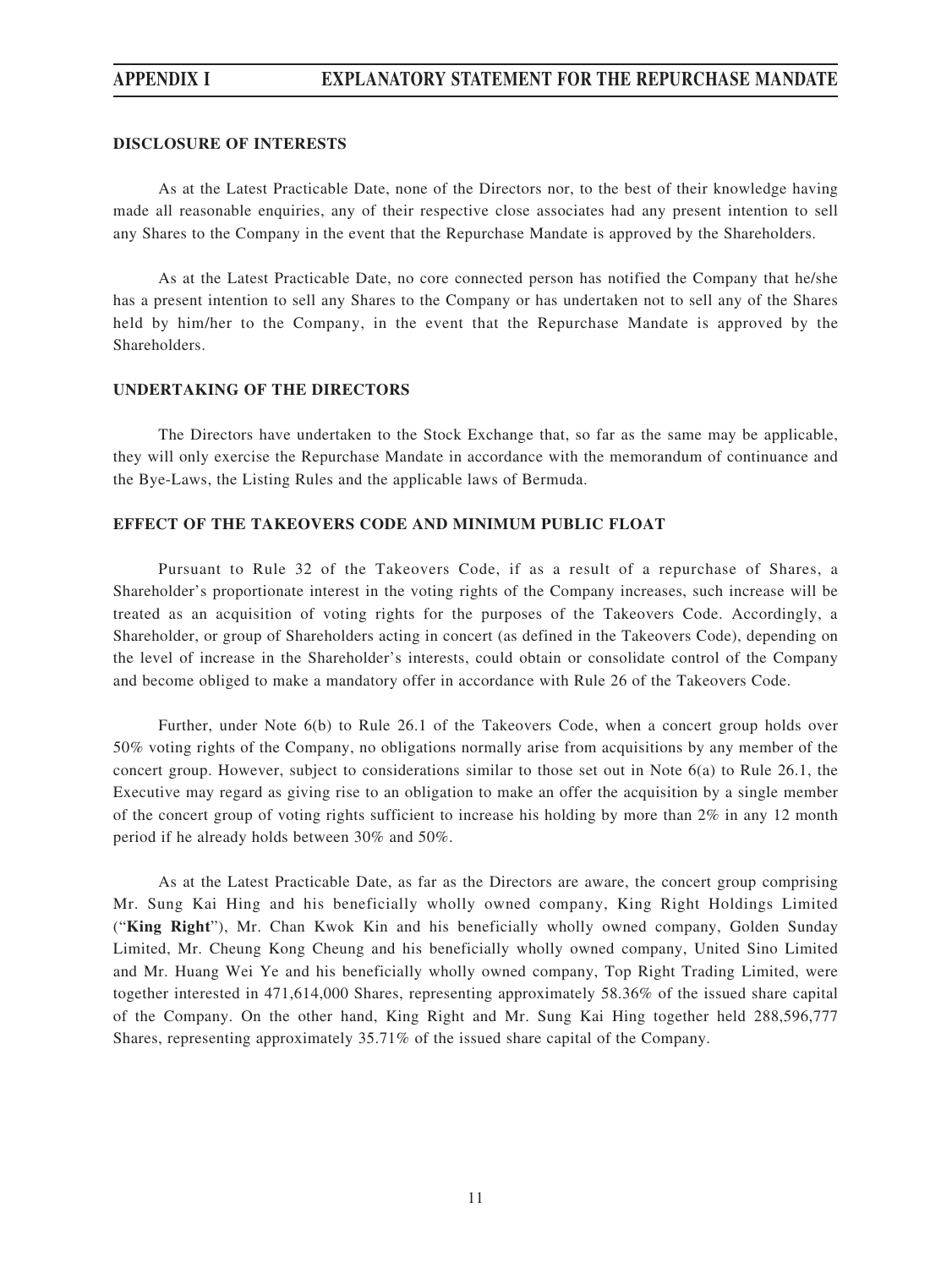Accordingly, if the Directors exercise the Repurchase Mandate in full, the proportionate interest of King Right and Mr. Sung Kai Hing in the voting rights of the Company would increase to approximately 39.68%. It is possible that such an increase may be regarded by the Executive as giving rise to an obligation to make a mandatory offer under Rules 26 and 32 of the Takeovers Code subject to considerations similar to those set out in Note  $6(a)$  to Rule 26.1. The Directors have no present intention to exercise the Repurchase Mandate to the extent that such an obligation under the Takeovers Code would arise.

In addition, assuming that no further issue of Shares between the Latest Practicable Date and the date of a repurchase, the Directors do not consider that the exercise of the Repurchase Mandate in whole or in part will reduce the number of Shares held by the public to less than 25% of the issued share capital of the Company as required by Rule 8.08 of the Listing Rules. The Directors have no intention to exercise the Repurchase Mandate to an extent as may result in a public shareholding of less than such prescribed percentage.

Save as disclosed above, the Directors are currently not aware of any consequences which will arise under the Takeovers Code as a result of any repurchase made pursuant to the Repurchase Mandate.

#### **SHARE REPURCHASES BY THE COMPANY**

The Company has not repurchased any of its Shares (whether on the Stock Exchange or otherwise) in the six months preceding the Latest Practicable Date.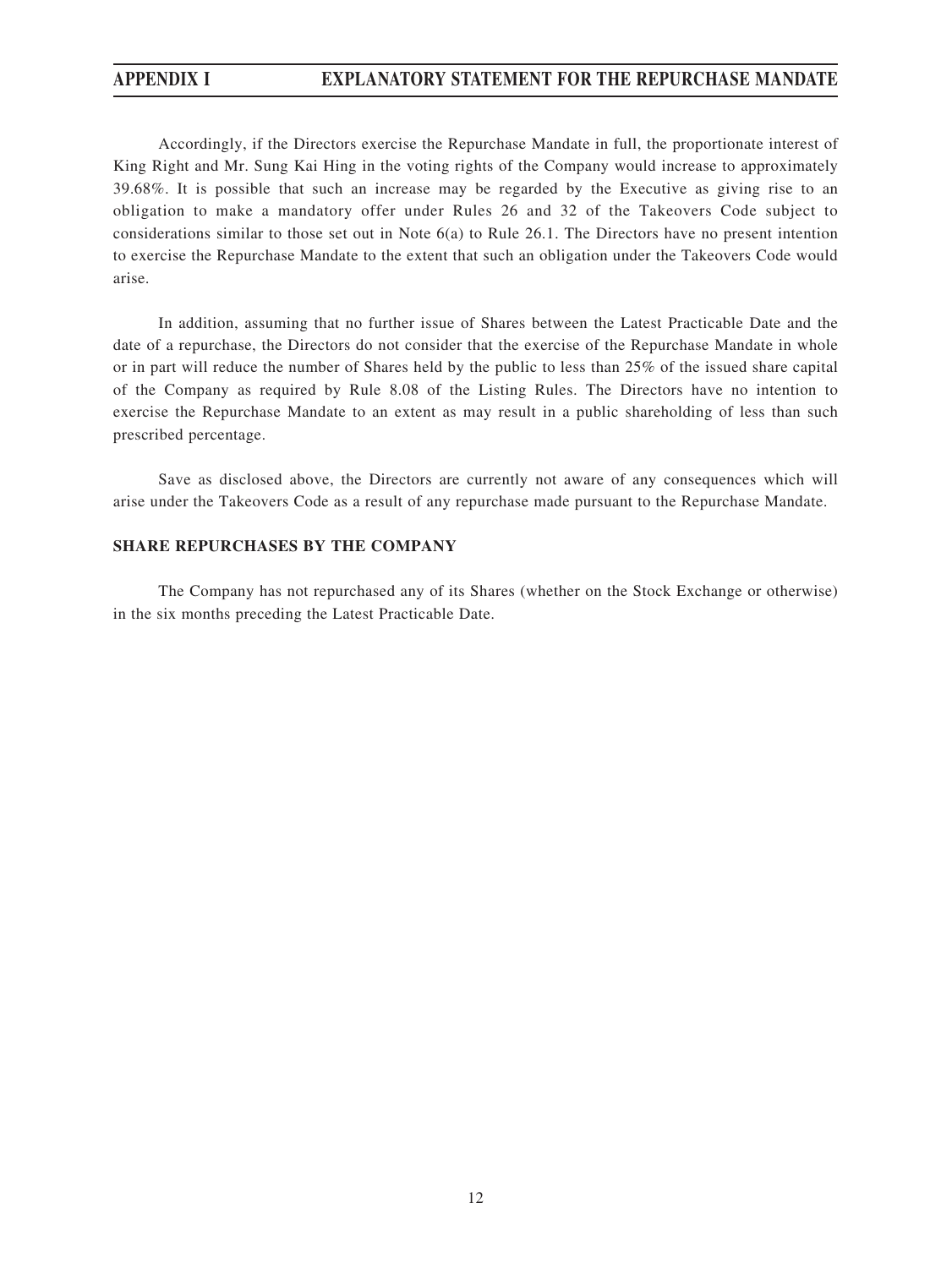The following are the particulars of the Directors who will retire and, being eligible, shall offer themselves for re-election at the Annual General Meeting pursuant to the Bye-Laws:

**Mr. Sung Kai Hing (宋啟慶先生)**, aged 65, is an Executive Director, the Chairman and the Chief Executive Officer of the Company and one of the founders of the Group and he has over 20 years of experience in the furniture industry. Mr. Sung was appointed as a Director on 20 April 2004. He is primarily responsible for the overall strategic planning and business development of the Group as well as overseeing the daily operations of the Group. Besides, he is also a director of certain subsidiaries of the Company and a member of the Nomination Committee. Mr. Sung has been appointed as a part-time instructor with specialisation in business operation, strategic planning and supply chain management at 南京林業大學 (Nanjing Forestry University) and 中南林業科技大學 (Central South University of Forestry and Technology) (formerly known as 中南林學院 (Central South Forestry University)) since June 2004 and November 2004 respectively.

Save as disclosed above, Mr. Sung did not act as director in any other listed public company in the last three years preceding the Latest Practicable Date.

As at the Latest Practicable Date, Mr. Sung was interested in 288,596,777 Shares, of which 29,690,000 Shares were held by Mr. Sung personally, 258,906,777 Shares were held by King Right Holdings Limited which is a company beneficially wholly-owned by Mr. Sung, representing approximately 35.71% of the issued share capital of the Company. Save as disclosed above, Mr. Sung did not have any interest in the Shares or underlying Shares within the meaning of Part XV of the SFO.

Mr. Sung has entered into a service agreement with the Company for a term of three years commencing from 22 June 2021, which will be continuous thereafter until terminated by either party giving to the other not less than three months' prior written notice.

The amount of fixed remuneration per annum for Mr. Sung is HK\$1,000,000. Such fixed remuneration is subject to annual review with such increment (if any) at such rate to be determined by the remuneration committee of the Company and approved by a majority of the members of the Board (excluding Mr. Sung in respect of his own remuneration). As at the Latest Practicable Date, no increment has been approved in any previous annual review.

Under his service agreement, Mr. Sung is entitled to a discretionary bonus of a sum to be determined and approved by the Board at its absolute discretion having regard to the operating results of the Group and the performance of the executive Director, provided that the aggregate amount of discretionary bonuses payable to all the executive Directors in respect of any financial year of the Group shall not exceed 5% of the then audited consolidated net profits of the Group before taxation but after minority interests and the taxation attributable to the minority interests for the relevant financial year.

Under his service agreement, Mr. Sung will also be eligible to be granted share options to subscribe for Shares under the Share Option Scheme. Save as disclosed above, Mr. Sung is not entitled to any variable remuneration under his service agreement.

Save as disclosed above, Mr. Sung did not hold any position with the Company or any of its subsidiaries and did not have any relationship with any other Directors, senior management or substantial or controlling shareholders (as defined in the Listing Rules) of the Company as at the Latest Practicable Date and there are no other matters relating to the re-election of Mr. Sung that need to be brought to the attention of the Shareholders and there is no other information that should be disclosed pursuant to paragraphs (h) to (v) of Rule 13.51(2) of the Listing Rules.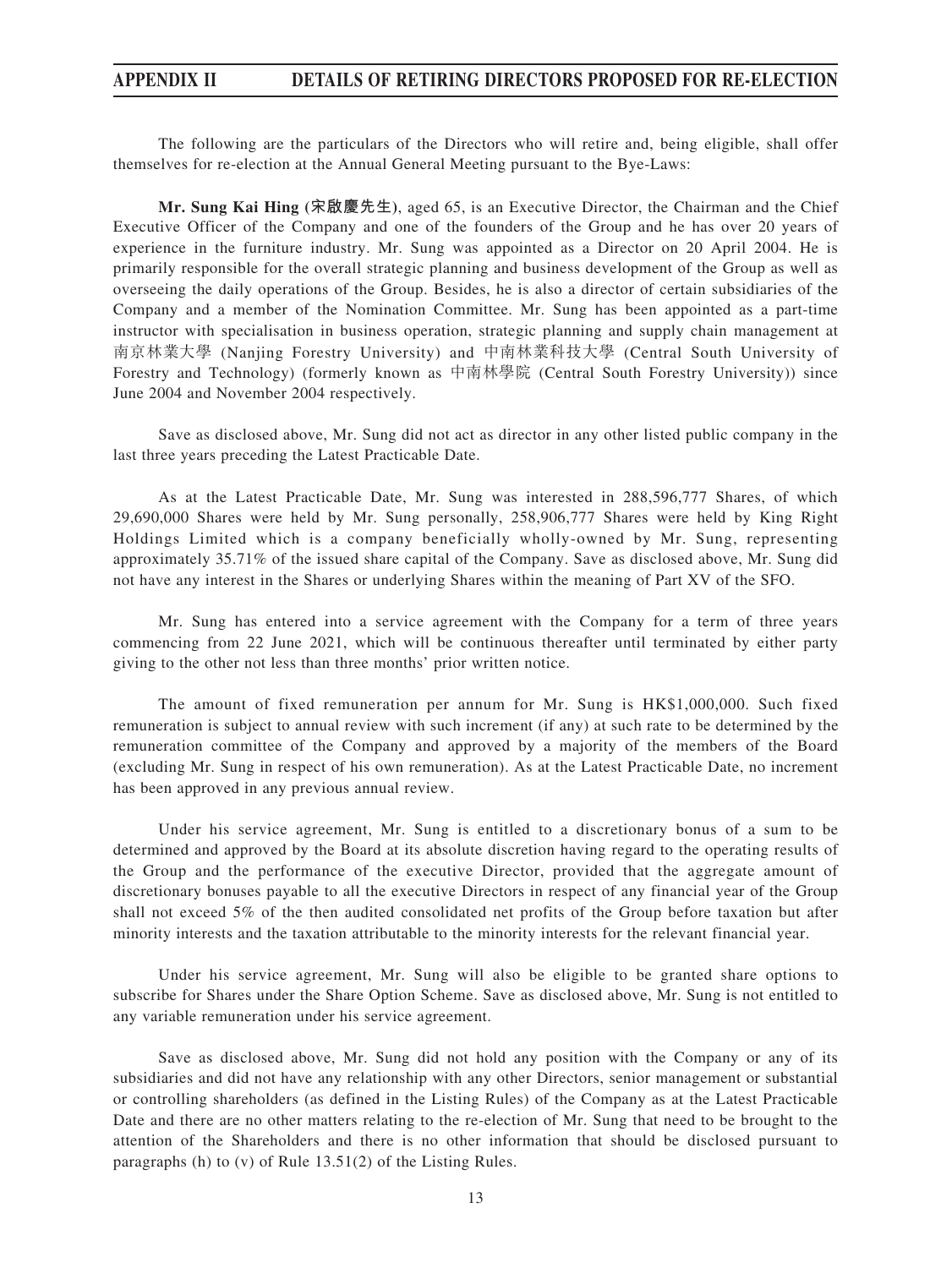**Mr. Cheung Kong Cheung (張港璋先生)**, aged 60, is an Executive Director and one of the founders of the Group and he has over 20 years of experience in the furniture industry. Mr. Cheung was appointed as a Director on 20 April 2004. He is responsible for the administration and human resources management, as well as upholstered furniture business of the Group. Besides, he is also a director of certain subsidiaries of the Company and a member of the Nomination Committee. He has been appointed as a part-time instructor with specialisation in international trade and trading of home furniture at 南京林 業大學 (Nanjing Forestry University) and 中南林業科技大學 (Central South University of Forestry and Technology) (formerly known as 中南林學院 (Central South Forestry University)) Since June 2004 and November 2004 respectively.

Save as disclosed above, Mr. Cheung did not act as director in any other listed public company in the last three years preceding the Latest Practicable Date.

As at the Latest Practicable Date, Mr. Cheung was interested in 62,040,465 Shares, of which 7,200,000 Shares were held by Mr. Cheung personally and 54,840,465 Shares were held by United Sino Limited which is a company beneficially wholly-owned by Mr. Cheung, representing approximately 7.68% of the issued share capital of the Company. Save as disclosed above, Mr. Cheung did not have any interest in the Shares or underlying Shares within the meaning of Part XV of the SFO.

Mr. Cheung has entered into a service agreement with the Company for a term of three years commencing from 22 June 2021, which will be continuous thereafter until terminated by either party giving to the other not less than three months' prior written notice.

The amount of fixed remuneration per annum for Mr. Cheung is HK\$1,000,000. Such fixed remuneration is subject to annual review with such increment (if any) at such rate to be determined by the remuneration committee of the Company and approved by a majority of the members of the Board (excluding Mr. Cheung in respect of his own remuneration). As at the Latest Practicable Date, no increment has been approved in any previous annual review.

Under his service agreement, Mr. Cheung is entitled to a discretionary bonus of a sum to be determined and approved by the Board at its absolute discretion having regard to the operating results of the Group and the performance of the executive Director, provided that the aggregate amount of discretionary bonuses payable to all the executive Directors in respect of any financial year of the Group shall not exceed 5% of the then audited consolidated net profits of the Group before taxation but after minority interests and the taxation attributable to the minority interests for the relevant financial year.

Under his service agreement, Mr. Cheung will also be eligible to be granted share options to subscribe for Shares under the Share Option Scheme. Save as disclosed above, Mr. Cheung is not entitled to any variable remuneration under his service agreement.

Save as disclosed above, Mr. Cheung did not hold any position with the Company or any of its subsidiaries and did not have any relationship with any other Directors, senior management or substantial or controlling shareholders (as defined in the Listing Rules) of the Company as at the Latest Practicable Date and there are no other matters relating to the re-election of Mr. Cheung that need to be brought to the attention of the Shareholders and there is no other information that should be disclosed pursuant to paragraphs (h) to (v) of Rule 13.51(2) of the Listing Rules.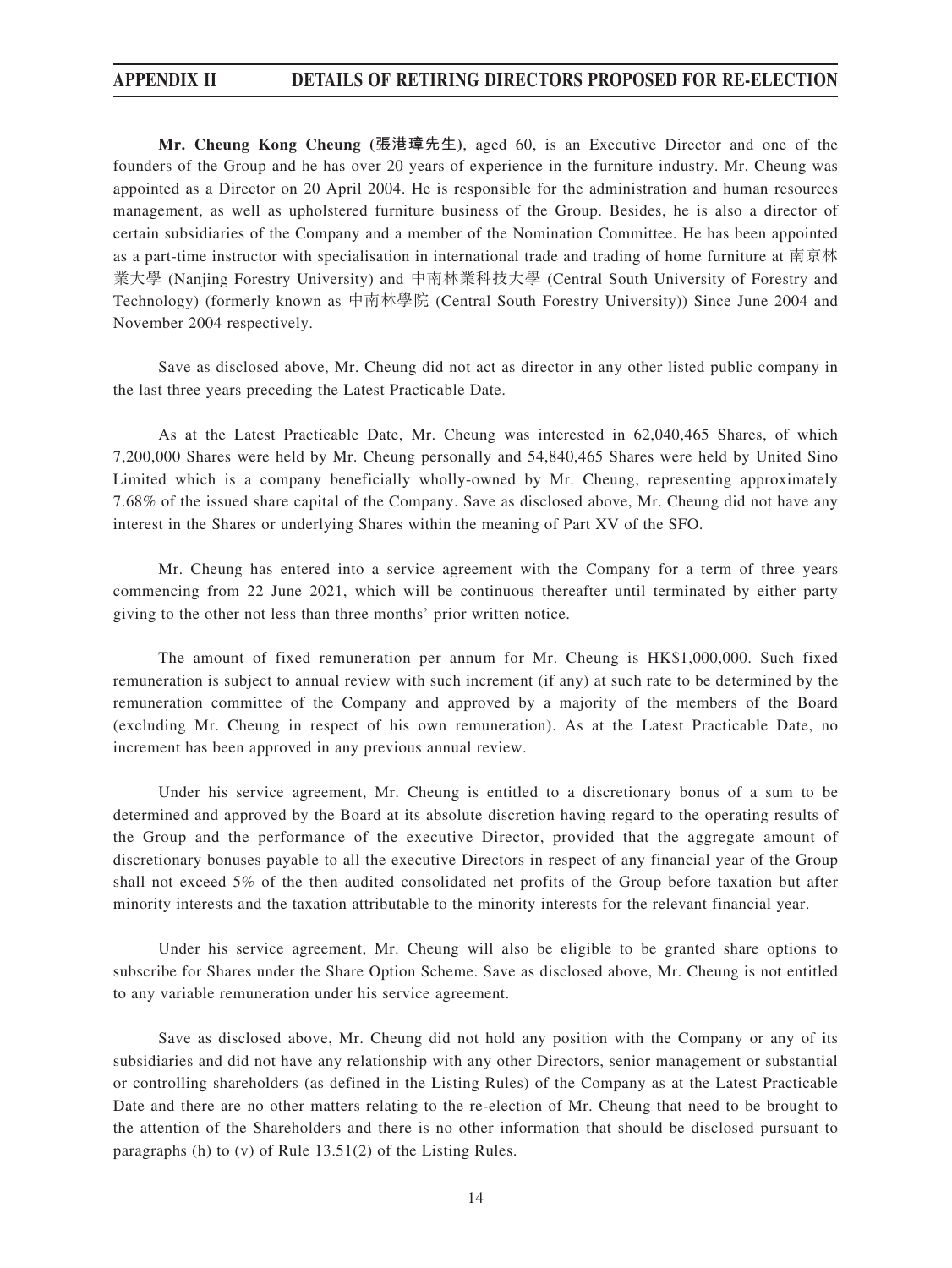**Mr. Feng Jianzhong (馮建中先生)**, aged 47, was appointed as an independent non-executive Director on 10 February 2022. He is also the Chairman of the Nomination Committee and a member of the Audit Committee and the Remuneration Committee. He has accumulated more than twenty (20) years of experience in accounting, compliance and project development. Since 2004, Mr. Feng has been the finance manager and project manager of Vitar Insulation Manufacturers Limited, a company which engages in manufacturing and trading of insulated sleeving, tubes, wires and mica sheets.

Mr. Feng has been working as an assistant to chief auditor in Shenzhen Xingyue Accounting Firm from February 1996 to May 2004. Mr. Feng is a PRC accounting professional and obtained a Certificate of Accounting Professional issued by the Ministry of Finance of the PRC in May 2004. Mr. Feng completed a course on international accounting from Shenzhen University in August 1995.

Save as aforesaid, Mr. Feng did not act as director in any other listed public company in the last three years preceding the date hereof.

As at the Latest Practicable Date, Mr. Feng did not have any relationship with any other Directors, senior management, substantial shareholders or controlling shareholders (as defined in the Listing Rules) of the Company.

As at the Latest Practicable Date, Mr. Feng did not have interest in the Shares within the meaning of Part XV of the SFO.

Mr. Feng has entered into a letter of appointment with the Company as an independent non-executive Director for a term of two years commencing from 10 February 2022, subject to the provision of retirement and rotation of Directors under the Bye-Laws. Pursuant to the terms of the letter of appointment, Mr. Feng is entitled to receive an annual director's fee of HK\$100,000 which was determined with reference to the Company's performance and profitability, as well as the prevailing market conditions. As an independent non-executive Director, Mr. Feng will also be eligible to be granted options to subscribe for Shares under the Share Option Scheme. Save as disclosed above, Mr. Feng did not hold any position with the Company or any of its subsidiaries as at the Latest Practicable Date.

The Company has received from Mr. Feng a confirmation of independence pursuant to Rule 3.13 of the Listing Rules on 10 February 2022. Mr. Feng does not hold any management position in the Group. The Board considers Mr. Feng to be independent under the Listing Rules. The Board believes that Mr. Feng will bring considerable stability to the Board and the operation of the Board will gain much constructive advices and assistance from his presence as he has over time gained valuable insight into the industry in which the Group operates. Therefore, separate resolution will be proposed at the AGM for his re-appointment.

Save as disclosed above, there are no other matters relating to the re-election of Mr. Feng that need to be brought to the attention of the Shareholders and there is no other information that should be disclosed pursuant to paragraphs (h) to (v) of Rule 13.51(2) of the Listing Rules.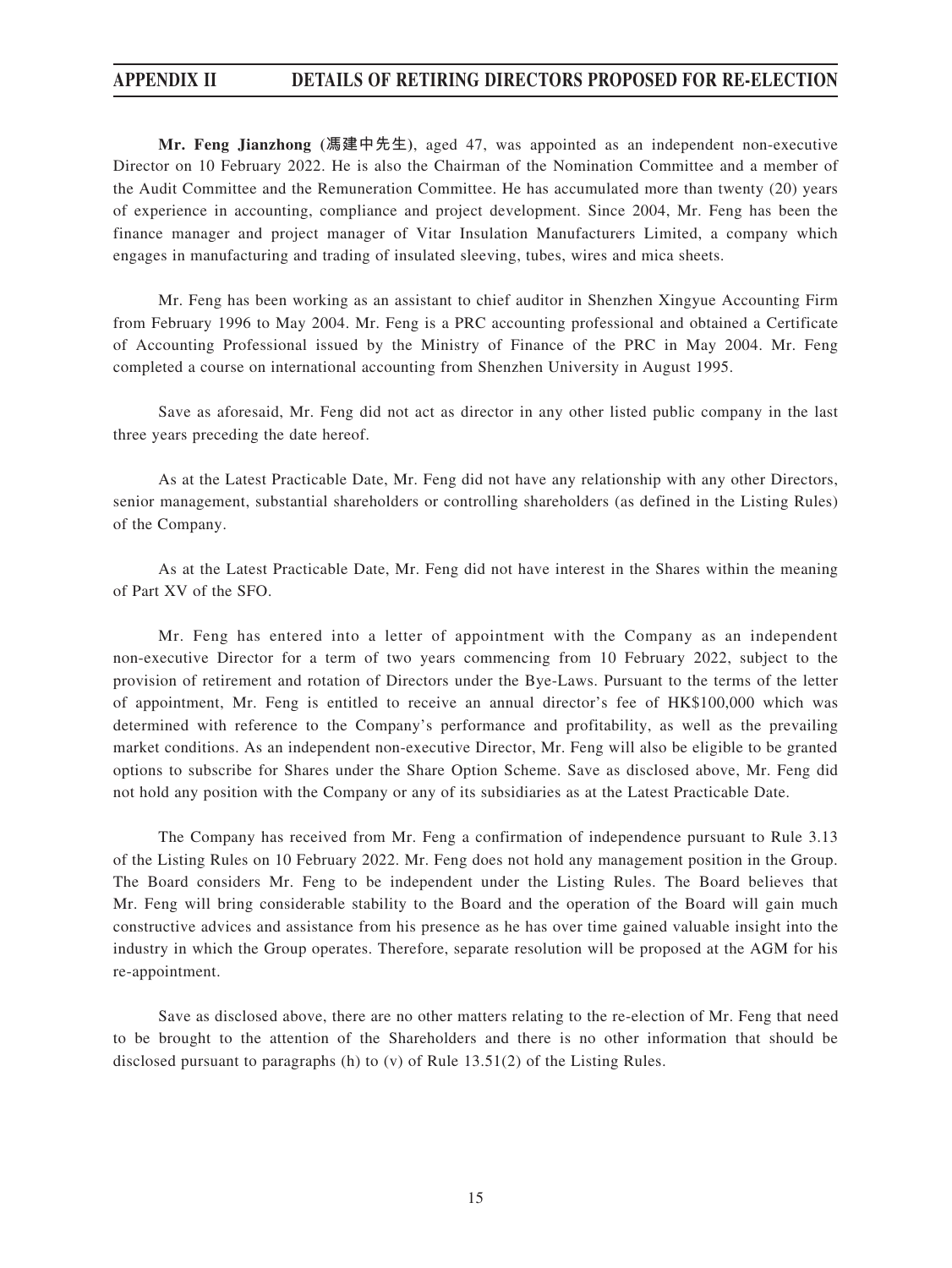**Ms. Leung Yuen Man (also known as Ms. Ho, Windi Yuen Man) (梁婉雯女士)**, aged 50, was appointed as an independent non-executive Director on 1 April 2022. She is also the Chairman of the Remuneration Committee and a member of the Audit Committee and the Nomination Committee. Ms. Leung has more than 25 years of experience in consultancy in Australian study and migration. She graduated from the University of New South Wales, Australia with a degree of Bachelor of Arts (Asian Studies) majoring in Economics in 1996. Ms. Leung has been appointed as a Justice of the Peace in and for the State of New South Wales since July 2005.

Since 1999, Ms. Leung has served as a director (sole proprietor) of EduCare International Student Services Centre, a consultancy firm founded by Ms. Leung with operations in both Hong Kong and Australia and engages in Australian study and migration related services.

Save as aforesaid, Ms. Leung did not act as director in any other listed public company in the last three years preceding the date hereof.

As at the Latest Practicable Date, Ms. Leung did not have any relationship with any other Directors, senior management, substantial shareholders or controlling shareholders (as defined in the Listing Rules) of the Company.

As at the Latest Practicable Date, Ms. Leung did not have interest in the Shares within the meaning of Part XV of the SFO.

Ms. Leung has entered into a letter of appointment with the Company as an independent non-executive Director for a term of two years commencing from 1 April 2022, subject to the provision of retirement and rotation of Directors under the Bye-Laws. Pursuant to the terms of the letter of appointment, Ms. Leung is entitled to receive an annual director's fee of HK\$100,000 which was determined with reference to the Company's performance and profitability, as well as the prevailing market conditions. As an independent non-executive Director, Ms. Leung will also be eligible to be granted options to subscribe for Shares under the Share Option Scheme. Save as disclosed above, Ms. Leung did not hold any position with the Company or any of its subsidiaries as at the Latest Practicable Date.

The Company has received from Ms. Leung a confirmation of independence pursuant to Rule 3.13 of the Listing Rules on 1 April 2022. Ms. Leung does not hold any management position in the Group. The Board considers Ms. Leung to be independent under the Listing Rules. The Board believes that Ms. Leung will bring considerable stability to the Board and the operation of the Board will gain much constructive advices and assistance from his presence as he has over time gained valuable insight into the industry in which the Group operates. Therefore, separate resolution will be proposed at the AGM for his re-appointment.

Save as disclosed above, there are no other matters relating to the re-election of Ms. Leung that need to be brought to the attention of the Shareholders and there is no other information that should be disclosed pursuant to paragraphs (h) to (v) of Rule 13.51(2) of the Listing Rules.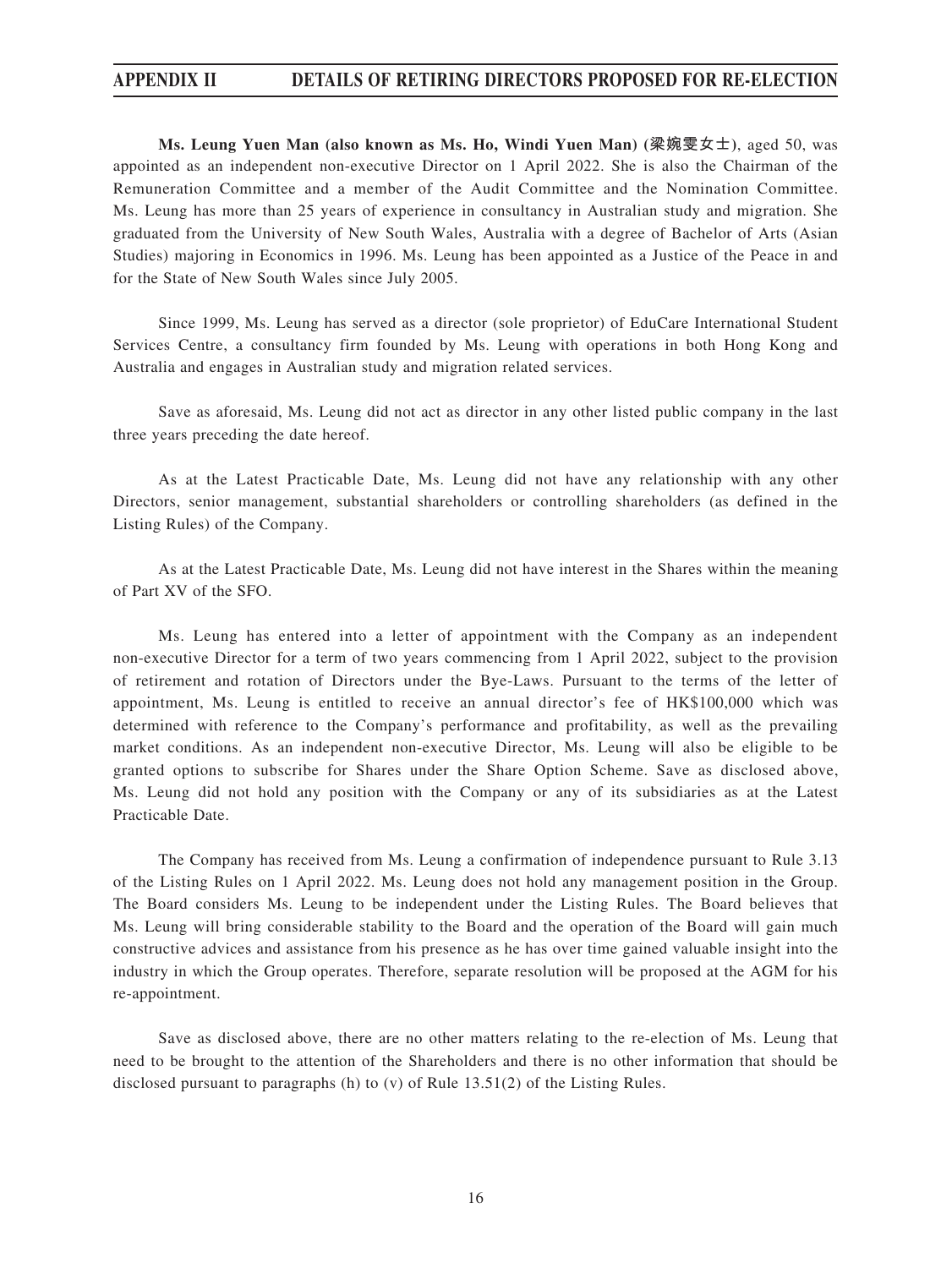

*(Incorporated in the British Virgin Islands and re-domiciled and continued in Bermuda with limited liability)* (Stock code: 396)

**NOTICE IS HEREBY GIVEN** that the annual general meeting of Hing Lee (HK) Holdings Limited (the "**Company**") will be held at Unit 1101, 11/F, Delta House, 3 On Yiu Street, Shatin, N.T., Hong Kong on Friday, 20 May 2022 at 10:30 a.m. for the following purposes:

- 1. To receive and consider the audited financial statements and the reports of the directors of the Company and the independent auditors for the year ended 31 December 2021;
- 2. (a) To re-elect Mr. Sung Kai Hing as an executive Director of the Company;
	- (b) To re-elect Mr. Cheung Kong Cheung as an executive Director of the Company;
	- (c) To re-elect Mr. Feng Jianzhong as an independent non-executive Director of the Company;
	- (d) To re-elect Ms. Leung Yuen Man as an independent non-executive Director of the Company; and
	- (e) To authorize the board of directors to fix the remuneration of the directors of the Company;
- 3. To re-appoint Baker Tilly Hong Kong Limited as the auditors of the Company and to authorise the board of directors of the Company to fix their remuneration;

#### **ORDINARY RESOLUTIONS**

- 4. As special business, to consider and, if thought fit, pass with or without amendments, the following resolutions as ordinary resolutions of the Company:
	- (1) "**THAT**:
		- (a) subject to paragraph (b) of this resolution, the exercise by the directors of the Company during the Relevant Period (as hereinafter defined) of all the powers of the Company to repurchase shares issued by the Company on The Stock Exchange of Hong Kong Limited (the "**Stock Exchange**") or on any other stock exchange on which the shares of the Company may be listed and which is recognized by the Securities and Futures Commission of Hong Kong and the Stock Exchange for this purpose, subject to and in accordance with all applicable laws and/or requirements of the Stock Exchange or other applicable rules and regulations as amended from time to time, be and is hereby generally and unconditionally approved;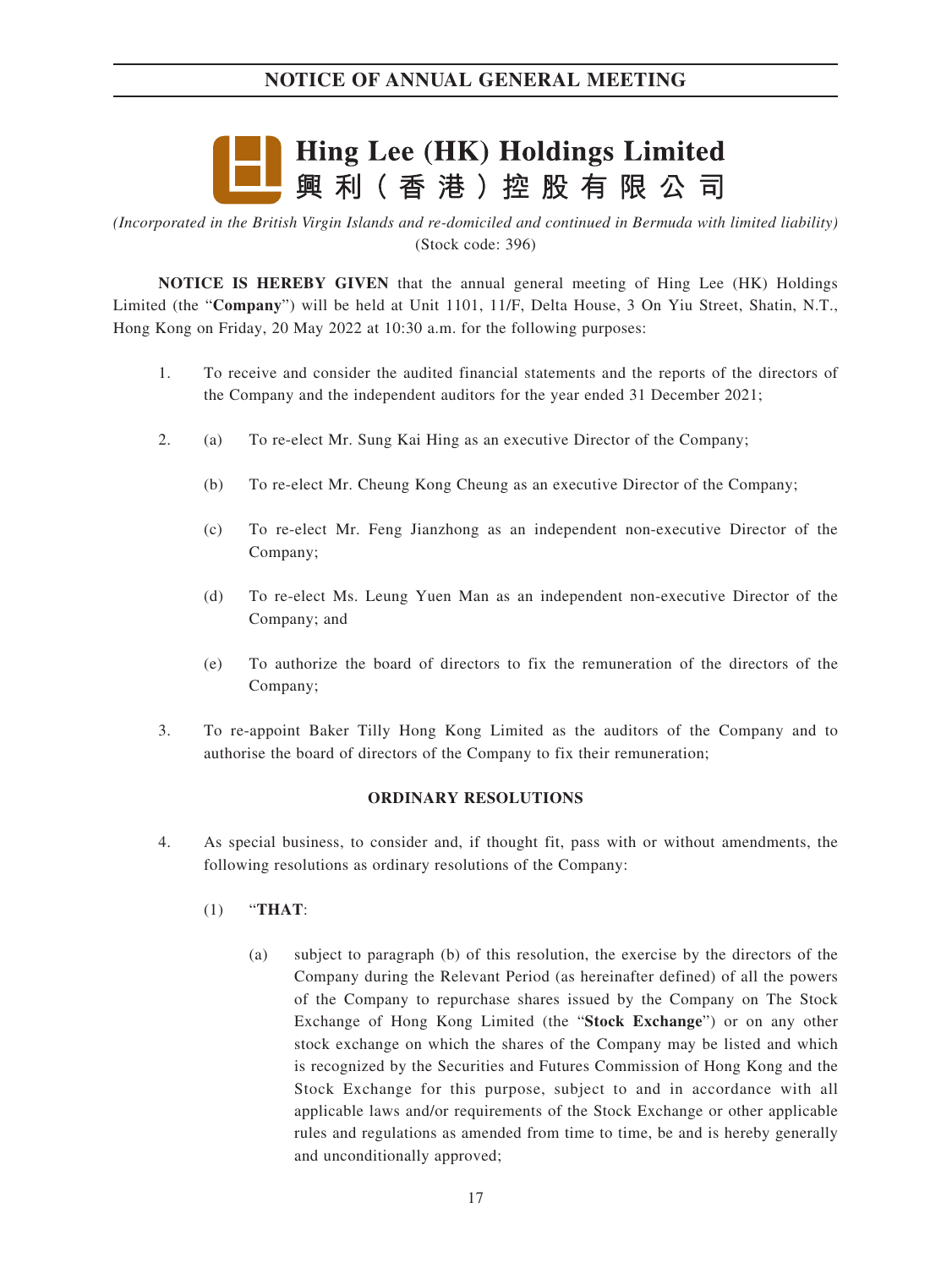- (b) the aggregate nominal amount of the share capital of the Company to be repurchased or agreed conditionally or unconditionally to be repurchased by the Company on the Stock Exchange or any other stock exchange recognised for this purpose by the Securities and Futures Commission of Hong Kong and the Stock Exchange pursuant to the approval in paragraph (a) of this resolution during the Relevant Period shall not exceed 10 per cent. of the aggregate nominal amount of the share capital of the Company in issue at the date of passing this resolution and the said approval shall be limited accordingly;
- (c) subject to the passing of this resolution, any prior approvals of the kind referred to in paragraphs (a) and (b) above which had been granted to the directors of the Company and which are still in effect be and are hereby revoked; and
- (d) for the purposes of this resolution, "**Relevant Period**" means the period from the date of passing this resolution until whichever is the earliest of:
	- (i) the conclusion of the next annual general meeting of the Company;
	- (ii) the expiration of the period within which the next annual general meeting of the Company is required by its Bye-Laws or any applicable laws of Bermuda to be held; and
	- (iii) the revocation or variation of the authority given under this resolution by an ordinary resolution of the members of the Company in general meeting."

### (2) "**THAT**:

- (a) subject to paragraphs (b) and (c) of this resolution, the exercise by the directors of the Company during the Relevant Period (as hereinafter defined) of all the powers of the Company to allot, issue and otherwise deal with additional shares in the capital of the Company and to make or grant offers, agreements, options or other securities which carry rights to subscribe for or are convertible into shares of the Company which might require the exercise of such powers be and is hereby generally and unconditionally approved;
- (b) the approval in paragraph (a) of this resolution shall authorise the directors of the Company during the Relevant Period to make or grant offers, agreements, options or other securities which carry rights to subscribe for or are convertible into shares of the Company which might require the exercise of such power after the end of the Relevant Period;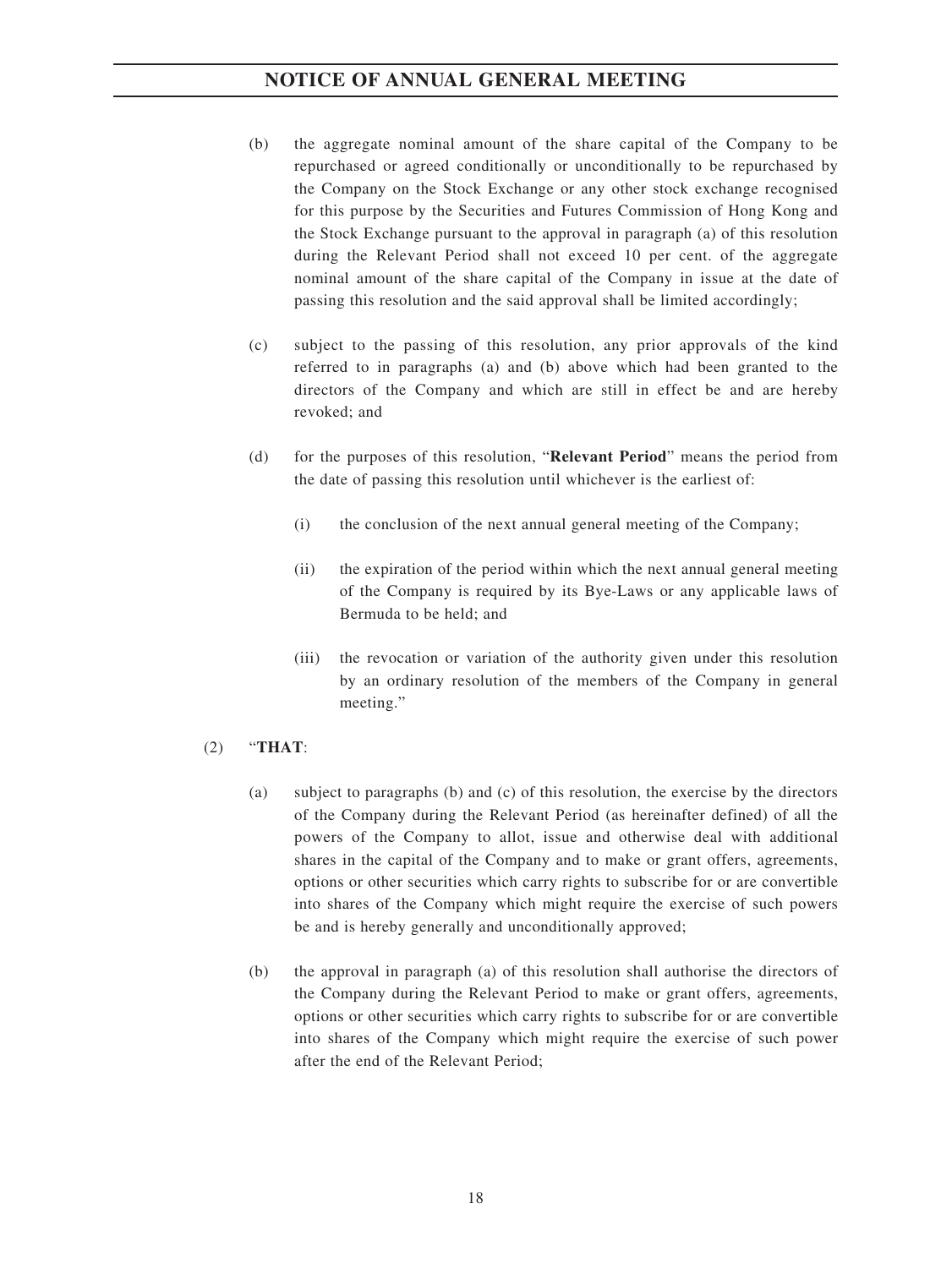- (c) the aggregate nominal amount of share capital allotted or agreed conditionally or unconditionally to be allotted (whether pursuant to an option or otherwise) by the directors of the Company pursuant to the approval in paragraph (a) of this resolution, otherwise than pursuant to (i) a Rights Issue (as hereinafter defined); or (ii) the exercise of rights of subscription or conversion under the terms of any warrants or other securities issued by the Company carrying a right to subscribe for or purchase, or which are convertible into shares of the Company; or (iii) any grant or exercise of any rights under any Share Option Scheme (as hereinafter defined) of the Company; or (iv) any scrip dividend or other similar arrangement providing for the allotment of shares of the Company in lieu of the whole or part of a dividend on shares of the Company in accordance with the Bye-Laws of the Company; or (v) a specific authority granted by the shareholder of the Company in general meeting, shall not exceed the maximum of 20 per cent. of the aggregate nominal amount of the share capital of the Company in issue at the date of passing this resolution and the said approval shall be limited accordingly;
- (d) subject to the passing of this resolution, any prior approvals of the kind referred to in paragraphs (a), (b) and (c) above which had been granted to the directors of the Company and which are still in effect be and are hereby revoked; and
- (e) for the purposes of this resolution,
	- (i) "**Relevant Period**" means the period from the date of passing this resolution until whichever is the earliest of:
		- (aa) the conclusion of the next annual general meeting of the Company;
		- (bb) the expiration of the period within which the next annual general meeting of the Company is required by its Bye-Laws or any applicable laws of Bermuda to be held; and
		- (cc) the revocation or variation of the authority given under this resolution by an ordinary resolution of the members of the Company in general meeting;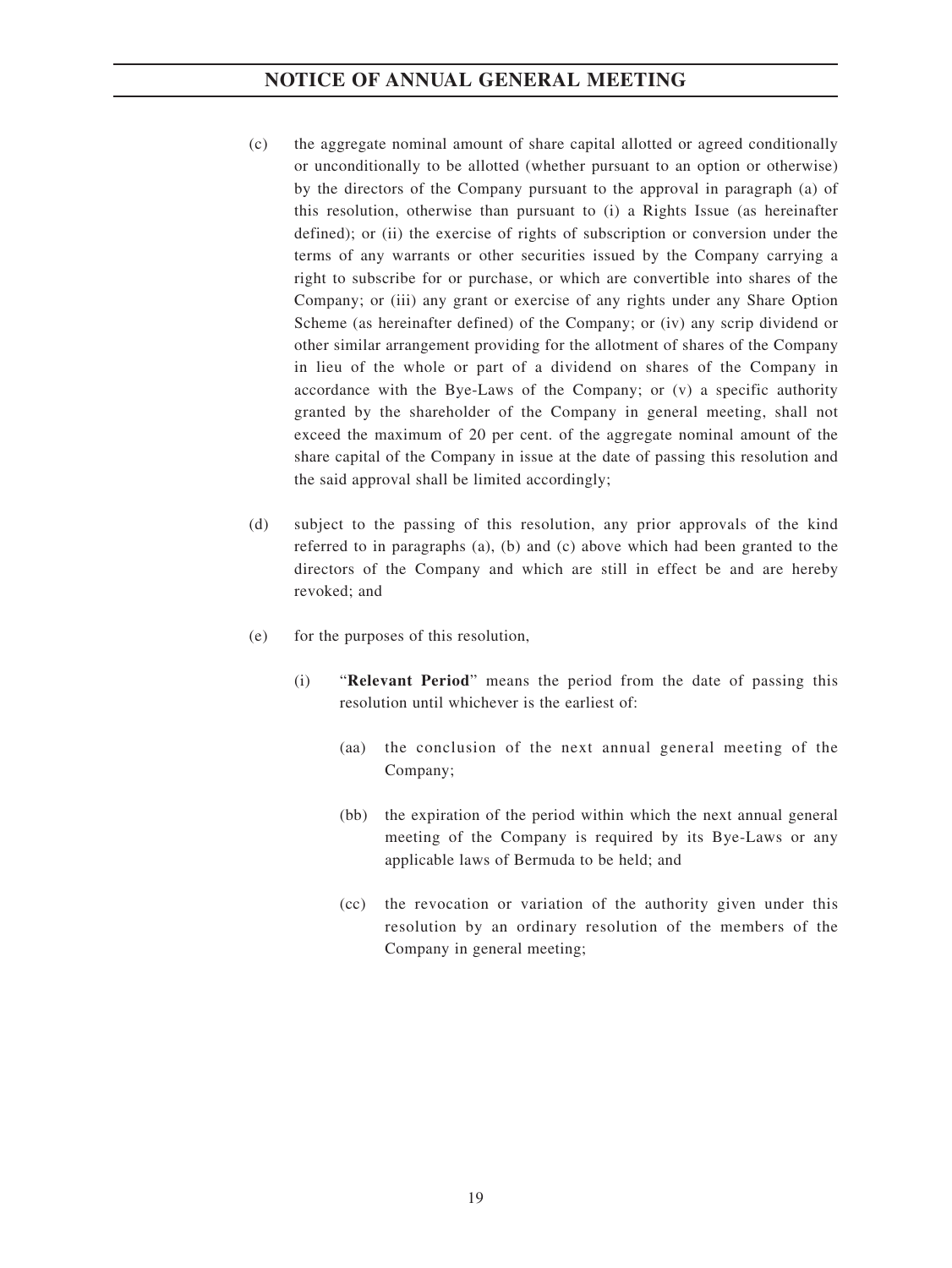- (ii) "**Rights Issue**" means an offer of shares of the Company, or offer or issue of warrants, options or other securities giving rights to subscribe for shares of the Company, open for a period fixed by the directors of the Company to holders of shares of the Company on the register of members of the Company (and, where appropriate, to holders of other securities entitled to the offer) on a fixed record date in proportion to their then holdings of such shares (or where appropriate, such other securities) (subject to such exclusions or other arrangements as the directors of the Company may deem necessary or expedient in relation to fractional entitlements or having regard to any restrictions or obligations under the laws of, or the requirements of, any recognised regulatory body or any stock exchange in any territory); and
- (iii) "**Share Option Scheme**" means a share option scheme or similar arrangement for the time being, as varied from time to time, adopted for the grant or issue of rights to acquire shares of the Company to directors and employees of the Company and its subsidiaries and any other persons who, in the sole discretion of the board of directors of the Company, are eligible to participate in any such scheme or arrangement."
- (3) "**THAT** conditional upon the passing of resolutions numbered 4(1) and 4(2) above, the exercise by the directors of the Company of all the powers of the Company to allot, issue and otherwise deal with additional shares in the capital of the Company in accordance with the general mandate granted pursuant to resolution numbered 4(2) above be and is hereby extended by the addition thereto an amount representing the aggregate nominal amount of shares of the Company repurchased by the Company under the authority granted pursuant to resolution numbered 4(1) above provided that such amount shall not exceed 10 per cent. of the aggregate nominal amount of the share capital of the Company in issue at the date of passing of the said resolution numbered  $4(1)$ ."

By Order of the Board **HING LEE (HK) HOLDINGS LIMITED Wong Kit Wai** *Company Secretary*

Hong Kong, 14 April 2022